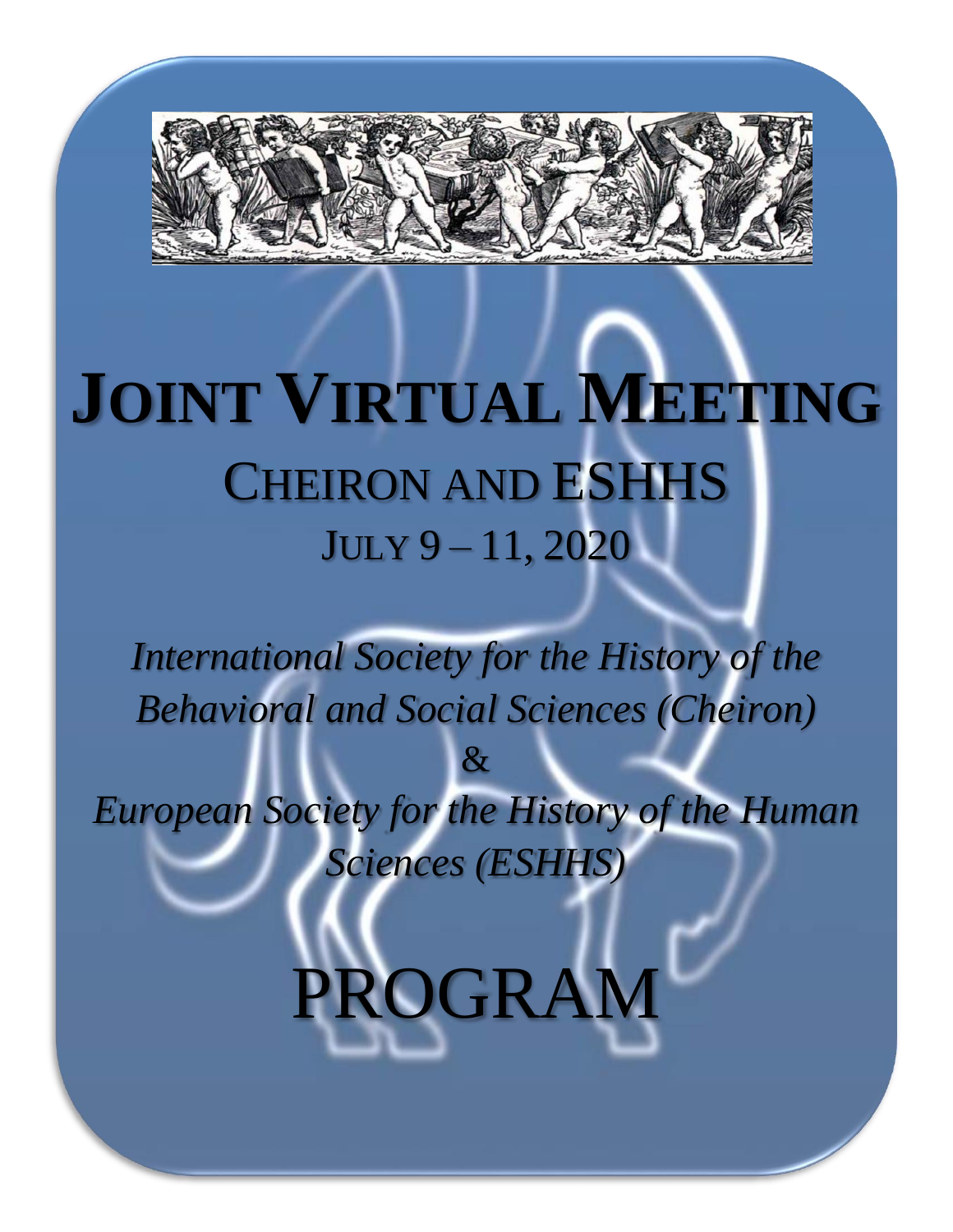**Program Chairs:** Kim Hajek, Narrative Science Project, London School of Economics and Political Science. Ann Johnson, Department of Psychology, University of St. Thomas, St. Paul, MN.

#### **Acknowledgements:**

We thank all anonymous reviewers of proposals for your valuable comments.

Especial thanks to Cathy Faye, Jon Endres, and the Cummings Center for the History of Psychology for designing and hosting the conference website.

#### **Thursday July 9**

**WELCOME:** Jannes Eshuis and David Robinson.

#### **Mixed Session: Human Sciences and Social Reform**

**Chair:** Ann Johnson **Zoom chat moderator:** Martin Wieser

LIVE TALK + DISCUSSION: [Psychologization in and through the women's movement:](#page-4-0)  [Consciousness-raising in Austrian feminist activism in 1970s.](#page-4-0) Nina Franke & Nora Ruck

LIVE TALK  $+$  DISCUSSION: Franco Basaglia, the "New psychiatry" and the refusal of [psychotherapy.](#page-6-0) Andrea Romano & Renato Foschi

DISCUSSION OF UPLOADED PAPER: [Sociology and Social Ethics at Harvard: The](#page-7-0)  [Department that Might Have Been.](#page-7-0) Lawrence T. Nichols

#### *Coffee Break*

#### **Cheiron Book Prize Session:** *Empathy: A History* **by Susan Lanzoni**

**Chair**: Daniela Barberis **Zoom chat moderator**: Ivan Flis

**Book Prize Committee citation: Cheiron** (The International Society for the History of Behavioral and Social Sciences) awards the **2020 Cheiron Book Prize** to **Susan Lanzoni**, (Harvard University's School of Continuing Education) for *Empathy: A History* (Yale University Press, 2018).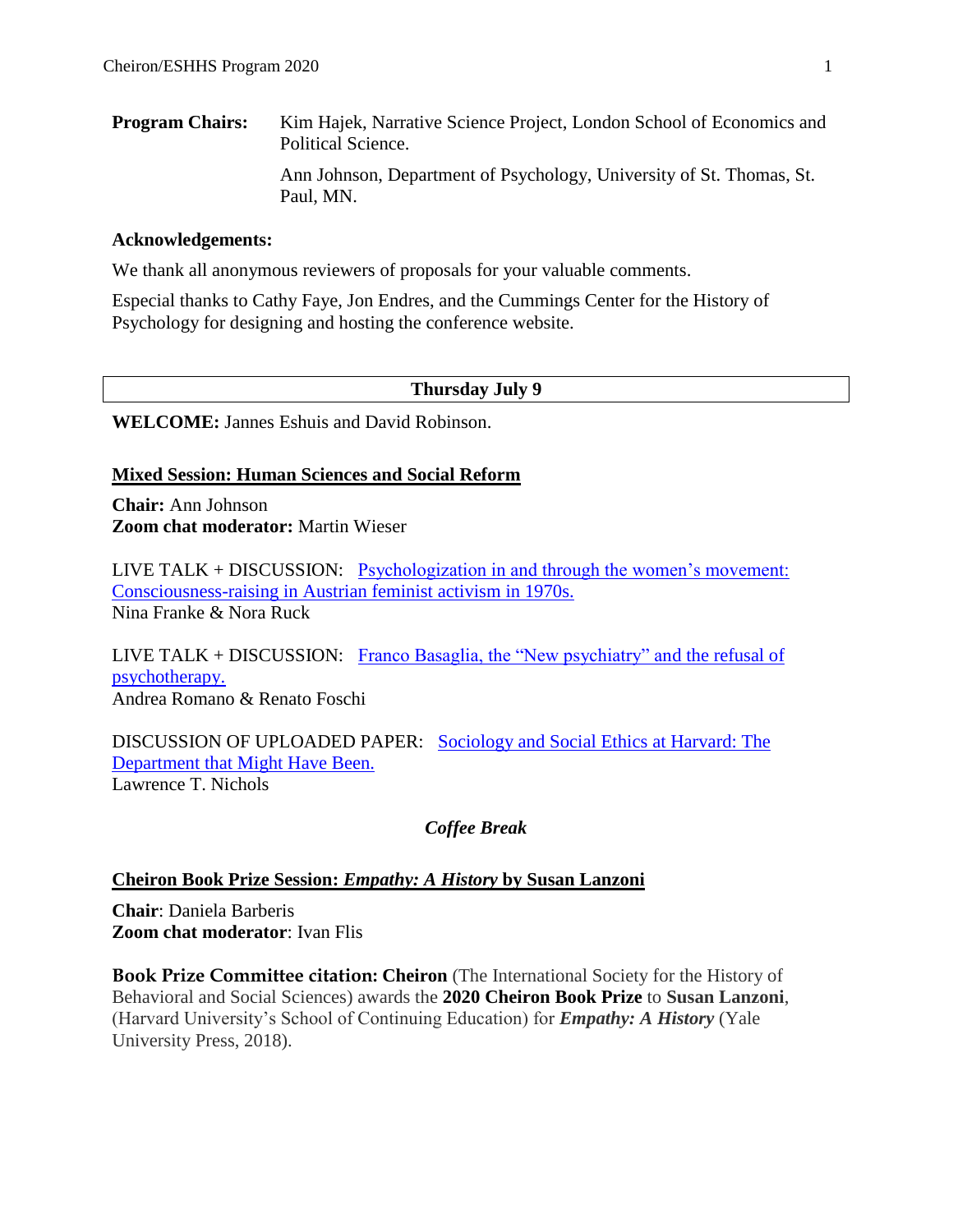In this far-reaching and wide-ranging exploration of the concept of empathy, Susan Lanzoni takes her readers through a complex history of branching uses and meanings, arriving at the pervasive yet vague notion of empathy current today.

Empathy first appeared in the English language in the early twentieth century as a translation of the German word *Einfühlung* ("in-feeling")—originally a concept in German aesthetics that described projecting the self into artistic objects. This early projective meaning was eventually transformed into its opposite, becoming a psychological concept defined as the capacity to accurately predict another's opinion or preference. Lanzoni follows empathy's varying definitions, conceptualizations and practices through history, chronicling its use in the fields of psychology, social science, politics, psychiatry, psychotherapy, advertising and media, ending in the neuroscience of today. The meaning and scope of empathy was vigorously debated in each of these fields—and as interest in the topic grew, its meanings proliferated.

Lanzoni navigates this historical complexity by painting vivid scenes and settings in which empathy was taken up and engaged, starting each of the nine chapters with a period vignette that unveils empathy as understood and performed by social scientists and psychologists. Through all these transformations, a continuity is evident in the envisaging of empathy as a power of the self to shape its relation to the world: to enter into alien forms, to transform art objects, to inhabit other realities or to engage the experiences of others. It puts our self-containment into question and promises connection. Lanzoni offers us an enlightening exploration of a central, and timely, concept.

*Members of the 2020 Cheiron Book Prize Committee: Kate Harper, Katharine Milar, Fred Weizmann and Daniela Barberis (chair).*

# **Friday July 10**

## **Live Session: Intellectual Influences & Interdiscplinarity**

**Chair:** Kim Hajek **Zoom chat moderator:** Michael McGovern

EACH PAPER INVOLVES LIVE TALK + DISCUSSION:

[Unconscious Inferences in Experimental Psychology: Peirce and Wundt.](#page-11-0) Claudia Cristalli

[The Durkheimians and the Critique of "Biological Sociology".](#page-12-0) Daniela Barberis

[Interdisciplinarity as an Editorial Strategy? The Case of the "Encyclopaedia of the Social](#page-14-0)  [Sciences" \(1930-1935\).](#page-14-0) Marie Linos

*Coffee Break*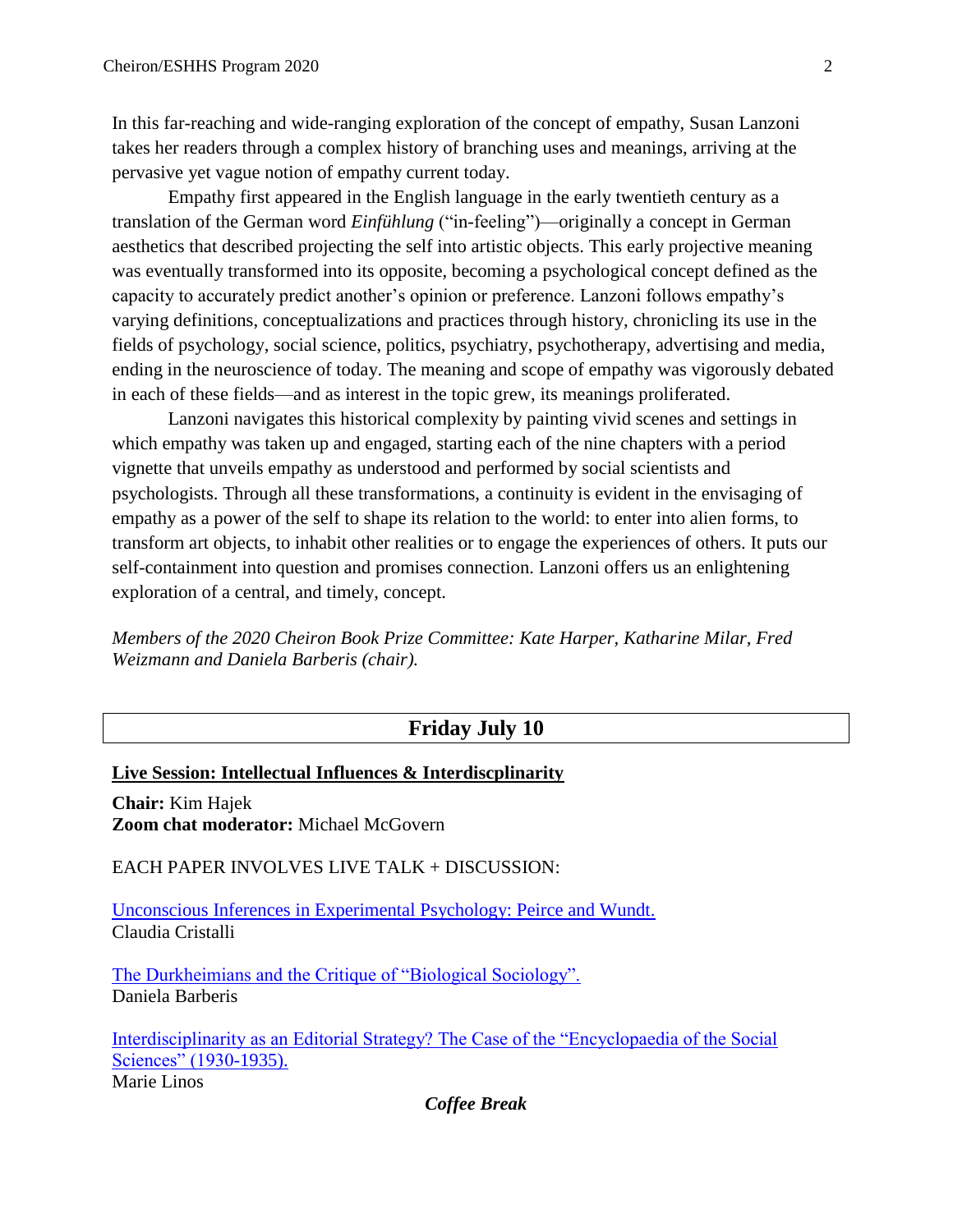## **Live Session: Children as Moral Agents**

**Chair**: Jennifer Bazar **Zoom chat moderator**: Benjamin Wegner

EACH PAPER INVOLVES LIVE TALK + DISCUSSION:

[Child's Autonomy or Control? The Deployment of Behaviour Modification in Child Psychiatry,](#page-16-0)  [France, 1970s.](#page-16-0) Milana Aronov

Constructing the Moral [Infant in American Medical and Scientific Discourse, 1850s-](#page-18-0) 1920s. Elisabeth Yang

# **Saturday July 11**

#### **Mixed Session: Cold War Psychology**

**Chair**: David Devonis **Zoom chat moderator**: Deborah Rowe

DISCUSSION OF UPLOADED PAPER: [Boris Parygin's Personality Social Psychology.](#page-21-0) Irina Mironenko

LIVE TALK + DISCUSSION: [Was Linda a Feminist? Nuclear Dread, Dual Process Theories,](#page-23-0)  [and the End of Cold War Cognition.](#page-23-0) Michael Pettit

## *Coffee Break*

#### **Mixed Session: The Personal Factor**

**Chair**: Larry Stern **Zoom chat moderator**: Alan Tjeltveit

LIVE TALK + DISCUSSION: [A Crisis of Spirit: How Philip Brickman Experienced and](#page-25-0)  [Confronted the 1970s Crisis in Social Psychology.](#page-25-0) Benjamin Wegner

DISCUSSION OF UPLOADED PAPER: [William McDougall and Psychoanalysis.](#page-26-0) Sam Parkovnick

DISCUSSION OF UPLOADED POSTER: [A Memoir: Maslow and the Brandeis Psychology](#page-28-0)  [Department: 1962 through 1965.](#page-28-0) Kenneth Feigenbaum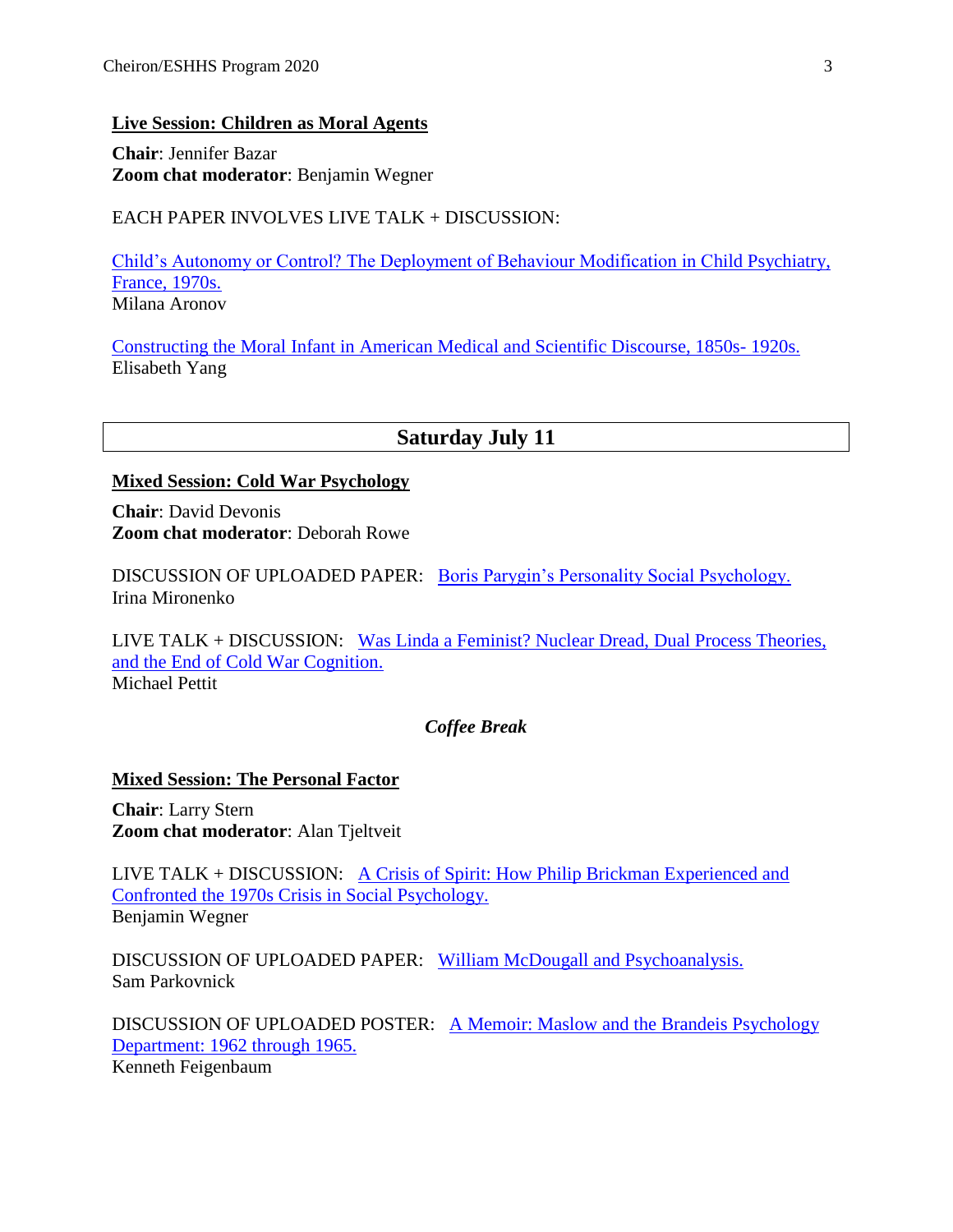## Thursday July 9

## <span id="page-4-0"></span>**Nina Franke & Nora Ruck Psychologization in and through the women's movement: Consciousness-raising in Austrian feminist activism in 1970s.**

In our paper we want to contribute to historical research on the relations between psychology and feminism by analyzing the psychologization of the women's movement of the 1970s in Vienna, Austria. Scholars have tackled the relationship between psychology and feminism from two angles: On the one hand, historians of psychology, in particular, have asked about the impact feminism has had on psychology, for example on experimental psychology (Morawski & Agronick, 1991), psychotherapy (Brodsky, 1980; Kim & Rutherford, 2015), diagnostic practices (Dodd, 2015), and research areas and approaches (Crawford & Marecek, 1989; Eagly et al., 2012) both in North America and internationally (see Rutherford et al., 2011). Overall this line of research has been able to document, especially for North America and Great Britain, a notable presence of feminist psychology that can be evidenced in sections in professional organizations, conferences, journals, textbooks, handbooks, and university courses dedicated to the advancement of feminist perspectives within psychology. Nevertheless, these studies have also demonstrated the various ways in which "psychology defin[es] the limits of the relationship and keep[s] feminism firmly in its place" (Crawford, 1998, S. 62). On the other hand, historians and social scientists have studied the influence psychology has had especially on feminist activism since the late 1960s and the 1970s. Some have analyzed this impact as an example of larger psychologization processes in the second half of the twentieth century. The term "psychologization" has been developed – not least from the margins of the discipline itself – in order to critically assess the effects of psychological expert discourse on society and on subjectivity. It can be defined as the "spreading of the discourse of psychology beyond its alleged disciplinary borders" (de Vos, 2014 p. 1547). The inception of the concept is intricately connected with a critique of 'therapeutic culture' that developed from the late 1970s onwards. Eva Illouz (2008) has prominently argued that feminism played a significant role in the ascending of this "therapeutic worldview" (p. 2) because feminism and psychology both relied on similar schemas. Already in 1992, Ellen Herman pointed out that U. S. American secondwave feminism drew rather heavily on psychological theories and concepts. Like other activists of the New Left, they appropriated concepts especially from humanist Psychology in order to further a political agenda that included spiritual, cultural, and emotional dimensions of human existence.

In our paper we follow the lines along which some of the psychological concepts that were appropriated and developed mainly by North American activists traveled to the German speaking countries and were translated, adopted, and transformed by feminist activists in Vienna (Austria). In order to tackle the ways in which psychological expert discourse was adopted in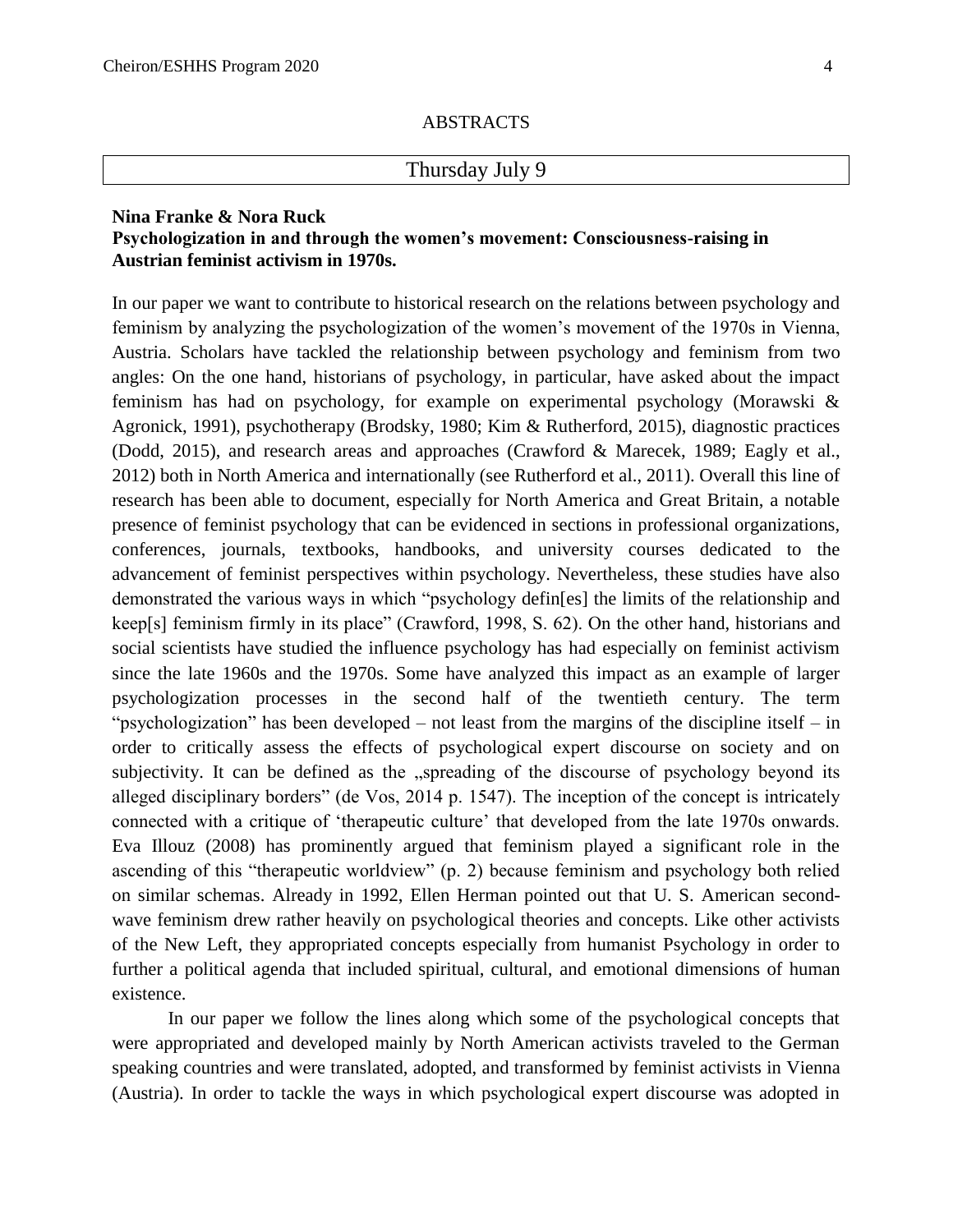feminist discourse we analyze two of the major books used by so-called "self-awareness" or "communication groups" in Vienna: *Getting clear – Ein Therapiehandbuch für Frauen* (original title: *Getting clear: Body work for women*) by Anne Kent Rush (1973) and *Frauentherapie* (original title: *Feminism as therapy*) by Anica Vesel Mander and Anne Kent Rush (1974). The groups that relied on these books in their self-awareness or communication practices had started to developed in Vienna in 1972. They were modeled after the "consciousness-raising groups" that had originated in the U.S. and most of them were developed either in the context of autonomous women's collectives or of so-called "folk high schools" (Volkshochschulen), i.e., institutions which aimed at low threshold adult education. Furthermore, we rely on oral history interviews with former participants of these groups in order to clarify the related question of the role psychological expert discourse played for these women's lived experiences and subjectivities as they remember these today.

#### References:

- Brodsky, A. M. (1980). A decade of feminist influence on psychotherapy. *Psychology of Women Quarterly*, *4*(3), 331-344.
- Crawford, M. (1998). The reciprocity of psychology and popular culture. In: Burman, E. (Ed.). (1997). *Deconstructing feminist psychology* (61-89). Sage.
- Crawford, M., & Marecek, J. (1989). Feminist theory, feminist psychology: A bibliography of epistemology, critical analysis, and applications. *Psychology of Women Quarterly*, *13*(4), 477-491.
- De Vos, J. (2014). Psychologization. In: Teo T. *Encyclopedia of critical psychology*, 1547-1551. New York: Springer.
- Dodd, J. (2015). "The name game": Feminist protests of the DSM and diagnostic labels in the 1980s. *History of psychology*, *18*(3), 312.
- Herman, E. (1992). The competition: Psychoanalysis, its feminist interpreters and the idea of sexual freedom 1910-1930. *Free Associations*, *3*(3), 391-437.
- Illouz, E. (2008). *Saving the modern soul: Therapy, emotions, and the culture of self-help*. Berkeley, Los Angeles, London: Univ of California Press.
- Kim, S., & Rutherford, A. (2015). From seduction to sexism: Feminists challenge the ethics of therapist–client sexual relations in 1970s America. *History of psychology*, *18*(3), 283.
- Mander, A. V., & Rush, A. K. (1974). *Feminism as therapy*. San Francisco: Random House.
- Morawski, J. G., & Agronick, G. (1991). A restive legacy: The history of feminist work in experimental and cognitive psychology. *Psychology of Women Quarterly*, *15*(4), 567- 579.
- Rush, A. K. (1973). *Getting clear: Body work for women*. Berkeley: Random House.
- Rush, A. K. (1977). *Getting clear: Ein Therapie-Handbuch für Frauen*. München: Verlag Frauenoffensive.
- Rutherford, A., Capdevila, R., Undurti, V., & Palmary, I. (Eds.). (2011). *Handbook of international feminisms: Perspectives on psychology, women, culture, and rights*. New York: Springer.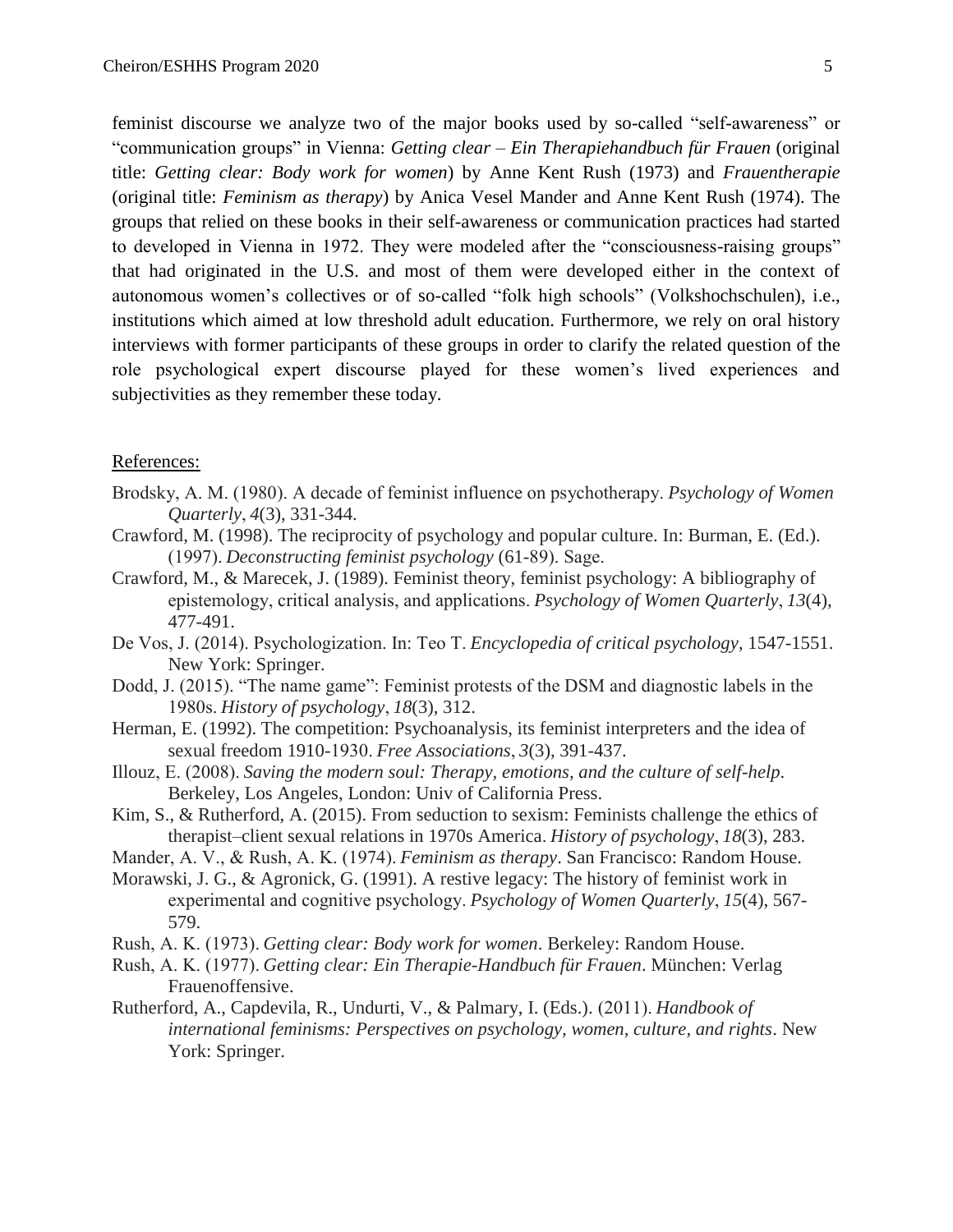## <span id="page-6-0"></span>**Andrea Romano & Renato Foschi Franco Basaglia, the "New psychiatry" and the refusal of psychotherapy.**

The lecture that will be presented aims to highlight the reasons of the opposition to psychotherapy through the study of the primary sources of Basaglian literature.

The conditions of the patients in Italian psychiatric hospitals were similar to those of prisoners in penitentiaries until the Sixties, indeed these patients were registered in the criminal record. This procedure was withdrawn by Article 11 of the Act n.431, so-called "Mariotti Act", in 1968. Several authors compared the institutional asylums to nazi concentration camps (Del Boca, 1966; Manacorda & Montella, 1977) and such comparison began to enter the collective imaginary. The transformation process of the psychiatric institution started from the psychiatric hospital of Gorizia in 1961 when a new director arrived: Franco Basaglia (1924 – 1980).

Influenced by the phenomenological approach Basaglia was inspired by the first therapeutic communities organized in Great Britain, firstly the Maxwell Jones (1907 – 1990) experience in Dingleton, then those of David Cooper (1931-1986) at Shenley Hospital and Kingsley Hall where, with Ronald Laing (1927 – 1989), inaugurated the first therapeutic community outside a psychiatric hospital. While differentiating his theory and practice from the British anti-psychiatry (Foschi & Innamorati, 2019), Basaglia returned subjectivity to the patients who had been considered objects by abolishing physical restraint, organizing meetings during which doctors, nurses and patients could freely challenge the institution and breaking down walls and gates that were previously impassable (Basaglia, 1973). The new concept of psychiatric care, formed during the Gorizia experiment, attracted the interest of journalists, intellectuals and artists and contributed to the formation of a common sensivity on the theme of freedom (Babini, 2009). Many Italian radical psychiatrists recognized in that new approach a model to follow (Foot, 2014). A real movement with the goal to break down the asylum institution grew around Basaglia. So he founded "Psichiatria democratica" to organize the movement in 1973. The deinstitutionalization of the asylums was achieved through the Law n. 180, in 1978. The emptying of asylums was gradual and it took about twenty years to complete the social inclusion of the patients.

This phenomenon, then identified as antipsychiatry, has been progressively defined with the term New Psychiatry (Bartolomei & Lombardo, 1977). The revolutionary idea of deinstitutionalization of the asylums directly inspired the 1968 Italian culture. In this context the radical psychiatry was permeated by the spirit of an ideal society open to new and flexible systems in contrast to the rigid hierarchies of the past. At the same time the anti-institutional topic became an "anti-specialized" criticism extended to the rejection of clinical psychology models, psychoanalysis and psychotherapy in the renewed concept of psychiatric care. According to Basaglia a specialist figure "manages to make the social inferiority of the excluded accepted" (1968, p.116). He also claimed that "there is a tendency [...] towards a new psychiatry based on the psychotherapy approach to the patient, but one is still involved in a psychiatric reality linked to old positivistic schemes" (1973, p.11), and that "Italy [...] is now ready to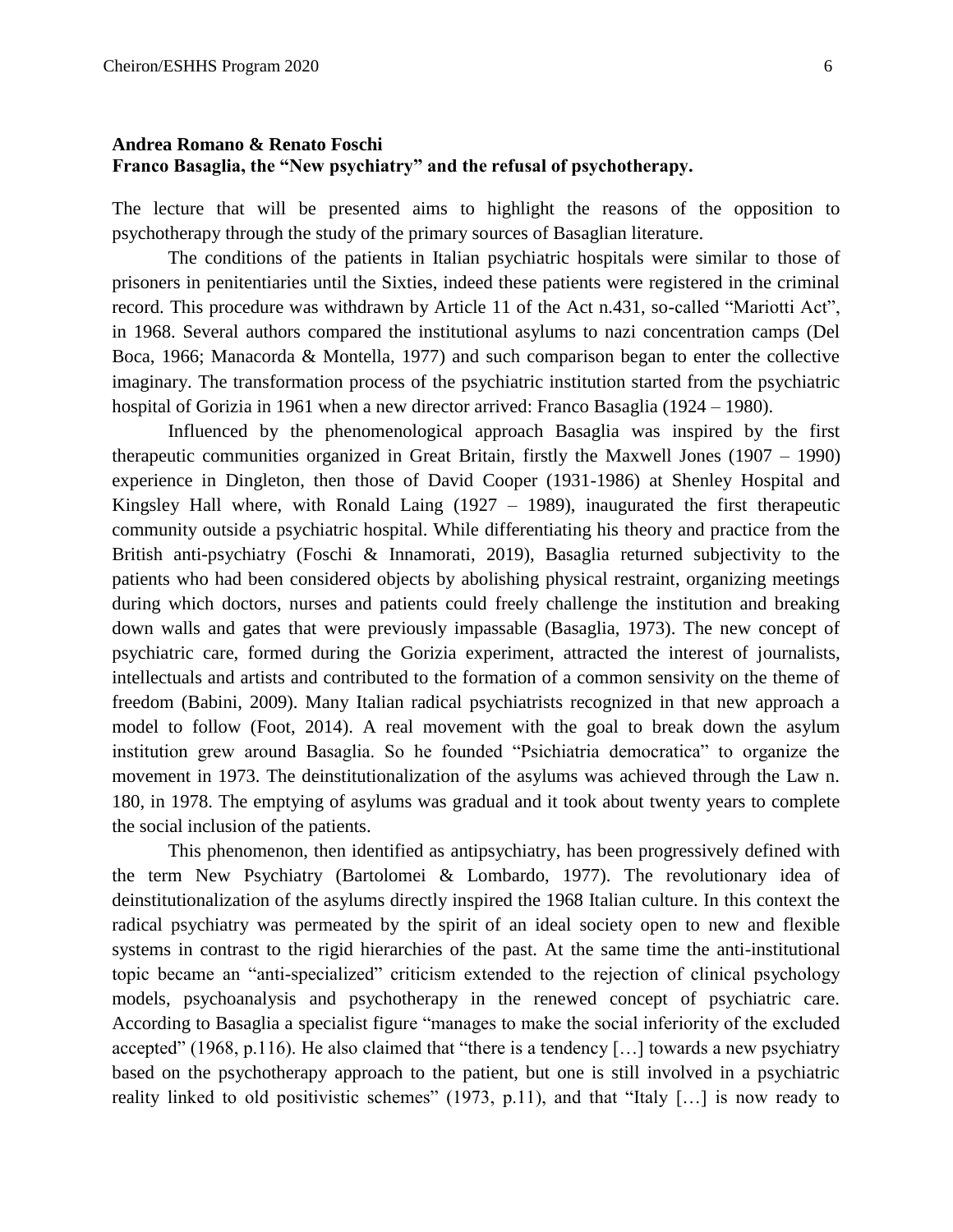welcome psychoanalysis, behaviorism, relational therapies etc. which – elsewhere – have left intact both the process of social exclusion and the asylum logic that justify it" (1979, p. 374).

Therefore it is evident that in new psychiatry there was several critical positions towards psychotherapy, some new psychiatrists were not adverse to use psychotherapies, especially the family approach, but some other like Basaglia clearly rejected psychotherapies. Our opinion is that this kind of refuse is a little-known aspect in the history of psy-disciplines and should be further investigated.

#### Bibliography:

- Babini, V. P. (2009). *Liberi tutti. Manicomi e psichiatri in Italia. Una storia del Novecento* [Free everyone. Asylums and psychiatrists in Italy. A history of the Twentieth century]*.*  Bologna: il Mulino.
- Bartolomei, G., Lombardo, G. P. (Eds.). (1977). *Nuova psichiatria storia e metodo* [New psychiatry history and method]*.* Roma: Carecas.
- Basaglia, F. (Ed.). (1968). *L'istituzione negata* [The institution denied]*.* Torino: Einaudi.
- Basaglia, F. (Ed.). (1973). *Che cos'è la psichiatria?* [What is psychiatry?]*.* Torino: Einaudi.
- Basaglia, F. (1979). Prefazione. In Venturini, E. (Ed.). *Il giardino dei gelsi* [The mulberry garden]*.* Torino: Einaudi.
- Basaglia, F. (2005). *L'utopia della realtà* [The utopia of reality]*.* Torino: Einaudi.
- Corbellini, G., Jervis, G. (2008). *La razionalità negata* [The rationality denied]*.* Torino: Bollati Boringhieri.
- Del Boca, A. (1966). *Manicomi come lager* [Asylums like concentration camp]*.* Torino: Edizioni dell'albero.
- Foot, J, 2014, *The 'Republic of the Mad'. Franco Basaglia and the Radical Psychiatry Movement, 1961-1978*. Milano: Feltrinelli Editore.
- Foschi, R., Innamorati, M. (2019). *Storia critica della psicoterapia* [Critical history of psychotherapy]*.* Milano: Cortina.
- Legge 18 marzo 1968, n. 431. Provvidenze per l'assistenza psichiatrica [Psychiatric care providences Act of 1968].
- Lombardo, G. P. (1980). *I nodi dell'antipsichiatria* [The knots of anti-psychiatry]*.* Borla, Roma.
- Manacorda, A., Montella, V. (1977). *La nuova psichiatria in Italia: esperienze e prospettive*  [The new psychiatry in Italy: experiences and perspectives]*.* Milano: Feltrinelli.

## <span id="page-7-0"></span>**Lawrence T. Nichols Sociology and Social Ethics at Harvard: The Department that Might Have Been**

The paper provides an historical analysis of a "road not taken" resulting from policy decisions at Harvard University between 1906 and 1931 regarding the shape and direction of social science. In 1906, President Charles William Eliot approved a Department of Social Ethics headed by the Reverend Francis Greenwood Peabody. This unit dealt with social problems and social policy from a Unitarian interpretation of the Christian Social Gospel, and it arguably preempted the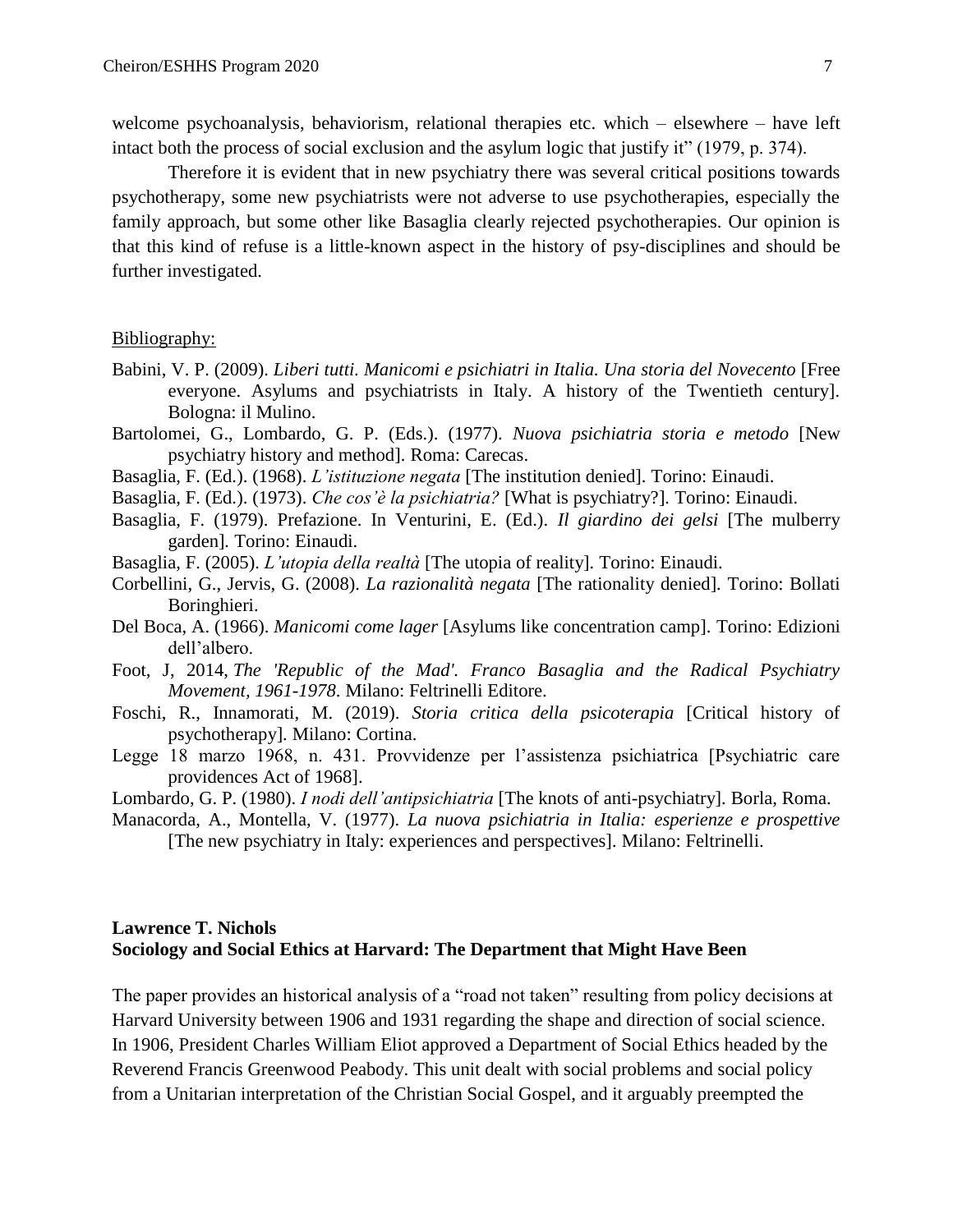place of a department of sociology. The subsequent administration of President A. L. Lowell was less supportive, however, and Peabody's retirement in 1913 led to a very unsettled situation. In response, Assistant Professor James Ford proposed in 1916 an expanded program of "sociology and social ethics."

World War I disrupted university life, and Social Ethics was allowed to continue. In 1920 Lowell appointed Dr. Richard Clarke Cabot as chair of the department, and the unit's situation improved. In 1927, however, the administration decided to move to a broadened field of "sociology and social ethics." Lowell subsequently appointed Pitirim A. Sorokin in 1930 as the university's first full professor of sociology, and Sorokin became chair of the Committee on Sociology and Social Ethics that was building a new curriculum.

The rise of sociology placed the survival of social ethics in doubt. Cabot and social psychologist Gordon W. Allport lobbied hard for the retention of a joint name and a joint unit, and the Dean of the Faculty, Clifford Moore was amenable. But Sorokin fiercely opposed this combination and the Lowell administration acceded, launching a Department of Sociology in 1931. Cabot and Ford were retained, but the administration's decision made it clear that social ethics was expected ultimately to disappear.

This paper considers what might have happened if the alternate decision had been taken, and also how this might have affected later responses to social science at Harvard. A Department of Sociology and Social Ethics would presumably have retained the earlier focus on "social problems and social policy" and possibly also links to the field of social work. The department would have accorded a place of respect to Ford, an expert on housing problems. Researches by Sheldon and Eleanor Glueck on juvenile delinquency and criminal justice policy might also have been included. The combined department would have been receptive to Allport's work on prejudice, as well as to that of Thomas Pettigrew on racism and race relations. Sociology and Social Ethics would also have been more supportive of Sorokin's work on love and altruism than was the Department of Social Relations led by Talcott Parsons.

During the political upheavals of the 1960s, social science at Harvard was often accused of being detached and irrelevant. The university responded in part by creating a Richard Clarke Cabot Professorship of Social Ethics, with Gordon Allport as its first incumbent. This professorship would have fit naturally within a Department of Sociology and Social Ethics.

And all of this would have provided a basis for Harvard to develop what has recently been called "public sociology," much of which is arguably an application of social ethics. Current work is generally no longer rooted in the traditional Christian Social Gospel, but, rather, in varieties of egalitarian ethics (e.g., "liberation sociology," feminism, critical race theory, queer theory) or environmentalism or Buddhist sociology. Advocates of social ethics from a century ago might well feel vindicated by these developments. For "the department that might have been" has appeared, not only at Harvard but nationally and internationally. And it is the combination of sociology and social ethics—whether one approves or not--that is drawing many people into the field today.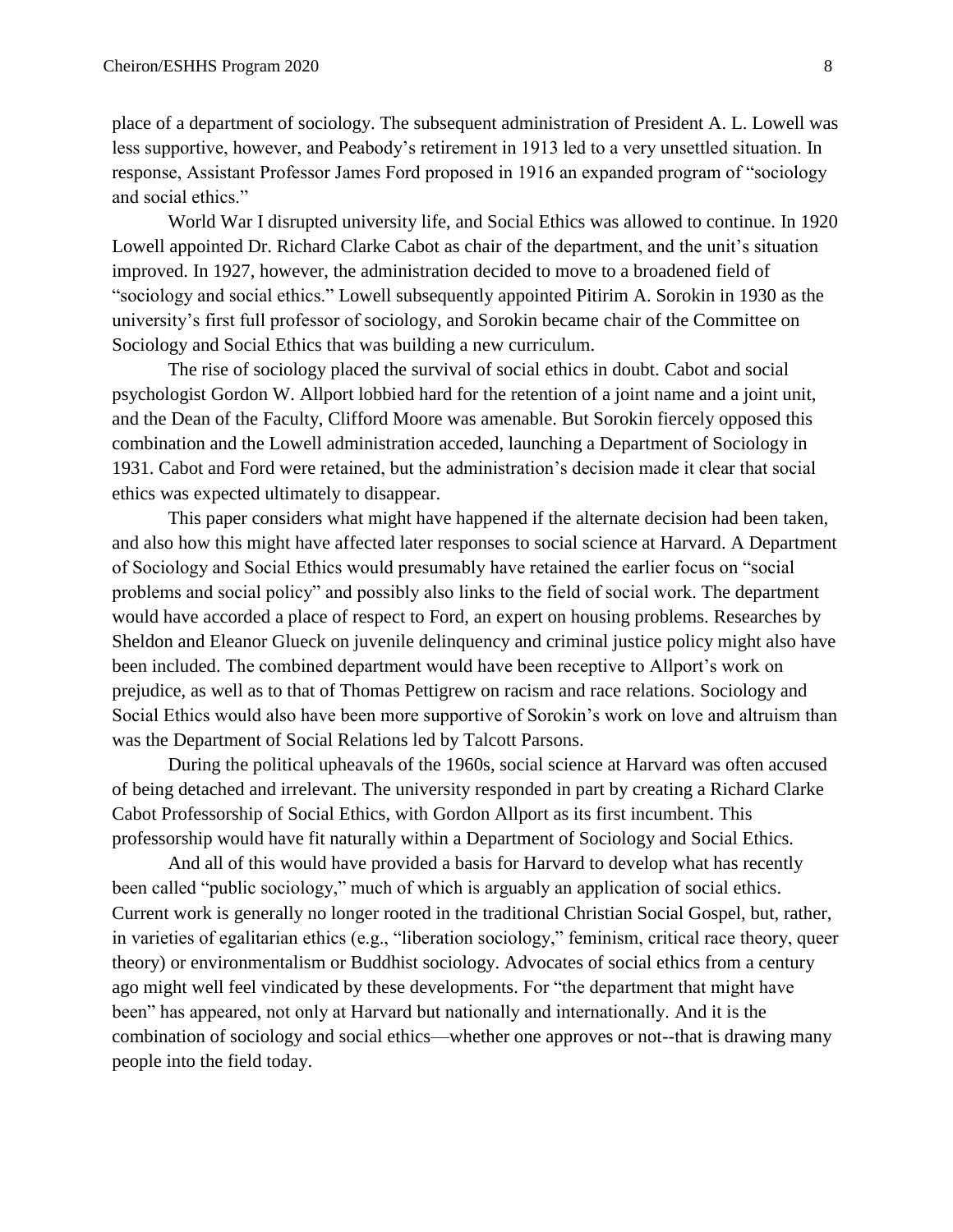#### Bibliography:

- Allport, Gordon W. 1943. *The ABCs of Scapegoating*. New York: Anti-Defamation League of B'nai B'rith.
	- ———. 1944. *The Bigot in Our Midst*. Andover, MA: Harvard Theological Seminary.
- ———. 1946. *Controlling Group Prejudice*. Philadelphia: Annals of the American Academy of Political and Social Science, vol. 244.
- ———. 1951. *The Individual and His Religion.* New York: Macmillan
- ———. 1954. *The Nature of Prejudice.* Reading, MA: Addison Wesley.
- Cabot, Richard Clarke. 1909. *Social Service and the Art of Healing*. New York: Moffat, Yard.
- ———. 1914. *What Men Live By: Work, Play, Love, Worship.* New York: Houghton Mifflin.
- ———. 1919. *Social Work: Essays on the Meeting Ground of Doctor and Social Worker*.
- ———. 1926. *Adventures on the Borderland of Ethics.* New York: Harper.
- ———. 1933. *The Meaning of Right and Wrong.* New York: Macmillan.
- ———. 1937. *Christianity and Sex*. New York: Macmillan.
- ———. 1938. *Honesty*. New York: Macmillan.
- Foerster, Robert F. 1910. "The French Old Age Insurance Law of 1910," *Quarterly Journal of Economics* 24(4):763-770.
	- ———. 1912a. "The British National Insurance Act," *Quarterly Journal of Economics* 26(2):275-312.
- ———. 1912b. *A Promising Venture in Industrial Partnership*. Philadelphia: Publication of the American Academy of Political and Social Science, no. 703.
- ———. 1919. *The Italian Emigration of Our Times.* Cambridge: Harvard University Press.
- Ford, James. 1913. *Cooperation in New England, Urban and Rural.* New York: Survey Associates (Publications of Russell Sage Foundation).
- ———. 1914. "Fundamentals of Housing Reform." In *The Smithsonian Report for 1913*. Washington, D.C.: Government Printing Office, pp. 741-754.
- ———. 1919. *Bad Housing and Ill Health.* Chicago: National Conference of Social Work.
- ———. 1927. "The Enforcement of Housing Legislation," *Political Science Quarterly*: 549-560.
- ———. 1930. "Social Ethics." In *The Development of Harvard University since the Inauguration of President Eliot, 1869-1929*, ed. S. E. Morison. Cambridge: Harvard University Press, pp. 223-230.
- ———. 1931. "Housing Standards, with Particular Reference to the Health, Safety and Welfare of Children." *Building Association News.*
	- ———. 1939. *Social Deviation.* New York: Macmillan.
- Glueck, Sheldon and Eleanor T. Glueck. 1937. *Later Criminal Careers.* New York: Commonwealth Fund.
- ———. 1940. *Juvenile Delinquents Grown Up*. New York: Commonwealth Fund.
- ———. 1950. *Unraveling Juvenile Delinquency*. New York: Commonwealth Fund.
- ———. 1952. *Delinquents in the Making; Paths to Prevention*. New York: Harper.
- ———. 1962. *Family Environment and Delinquency*. New York: Routledge.
- Peabody, Francis G. 1901. *Jesus Christ and the Social Question.* New York: Macmillan. ———. 1912. *The Approach to the Social Question: An Introduction to the Study of Social* 
	- *Ethics.* New York: Macmillan.
	- ———. 1927. *Reminiscences of Present-Day Saints.* Boston: Houghton Mifflin.
- Pettigrew, Thomas F. 1971a. *Racially Separated or Together?* New York: McGraw-Hill.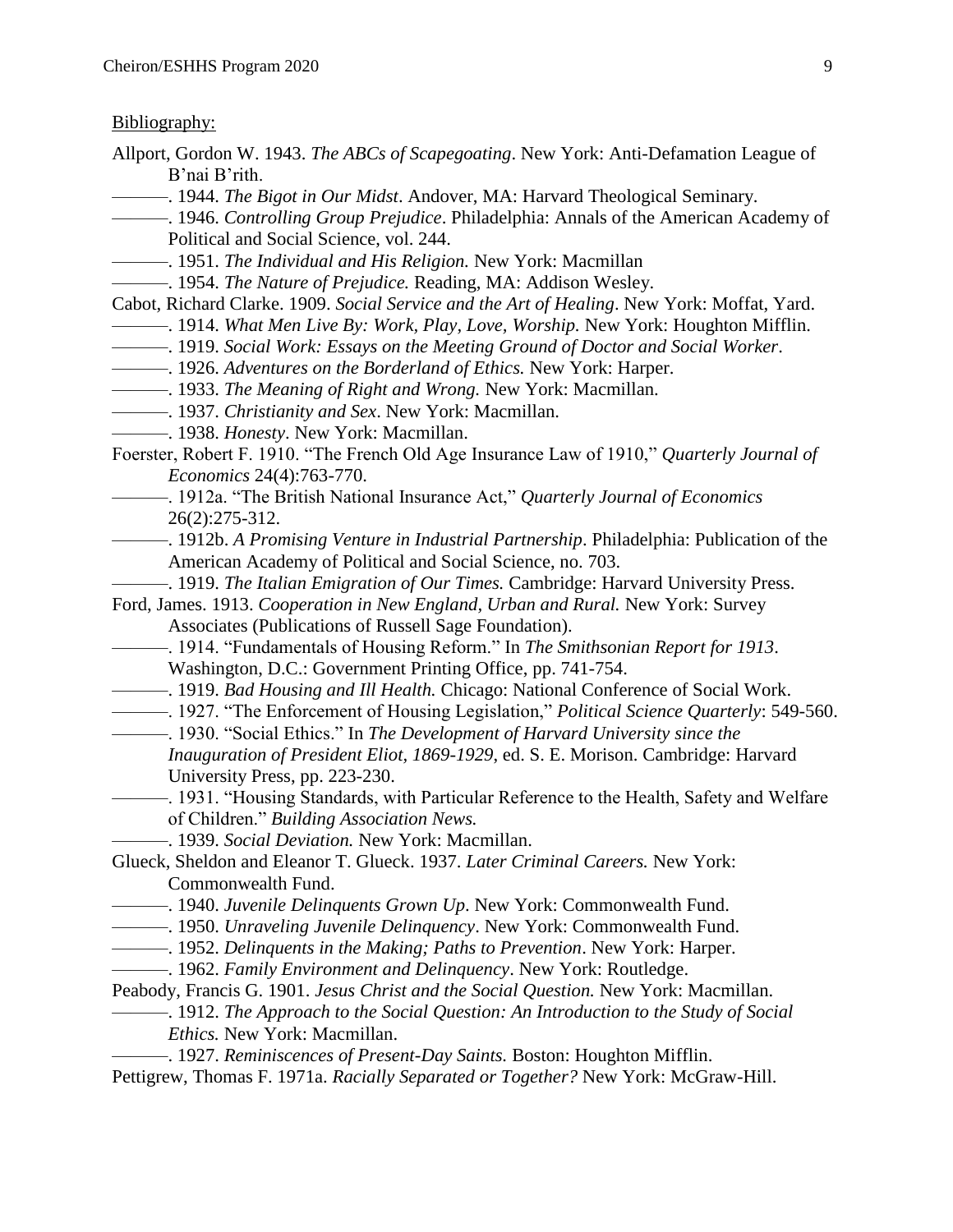- ———. 1971b*.* "Social Psychology and Desegregation Research*.*" In *Conflict Resolution*, ed. C. G. Smith, pp. 180-189.
- ———. 1973. "Racism and the Mental Health of White Americans: A Social Psychological View." In *Racism and Mental Health*, ed. C. V. Willie, pp. 269-298.
- ———. 2018. "Summing Up: Did Social Psychology Answer Dr. King's Call?" *Journal of Social Issues* 74(2):377-385.
- Pettigrew, Thomas F. and Gordon W. Allport. 1958. "Binocular Resolution and Perception of Race in South Africa," *British Journal of Psychology* 49(4):265-278.
- Sorokin, Pitirim A. 1928. *Contemporary Sociological Theories.* New York: Harper.
- ———. 1937-1941. *Social and Cultural Dynamics.* New York: American Book Co. 4 volumes.
- ———. 1941. *The Crisis of Our Age.* Boston: Beacon.
- ———. 1948. *The Reconstruction of Humanity*. Boston: Beacon.
- ———. 1950a. *Altruistic Love: A Study of American Good Neighbors and Christian Saints.* Boston: Beacon.
- ———. (ed.) 1950b. *Explorations in Altruistic Love and Behavior: A Symposium*. Boston: Beacon.
- ———. (ed.) 1954a. *Forms and Techniques of Altruistic and Spiritual Growth.* Boston: Beacon.
- ———. 1954b. *The Ways and Power of Love*. Boston: Beacon.
- ———. 1956. *The American Sex Revolution.* Boston: Beacon.
- Sorokin, Pitirim A. and Walter Lunden. 1959. *Power and Morality. Who Shall Guard the Guardians?* Boston: Beacon.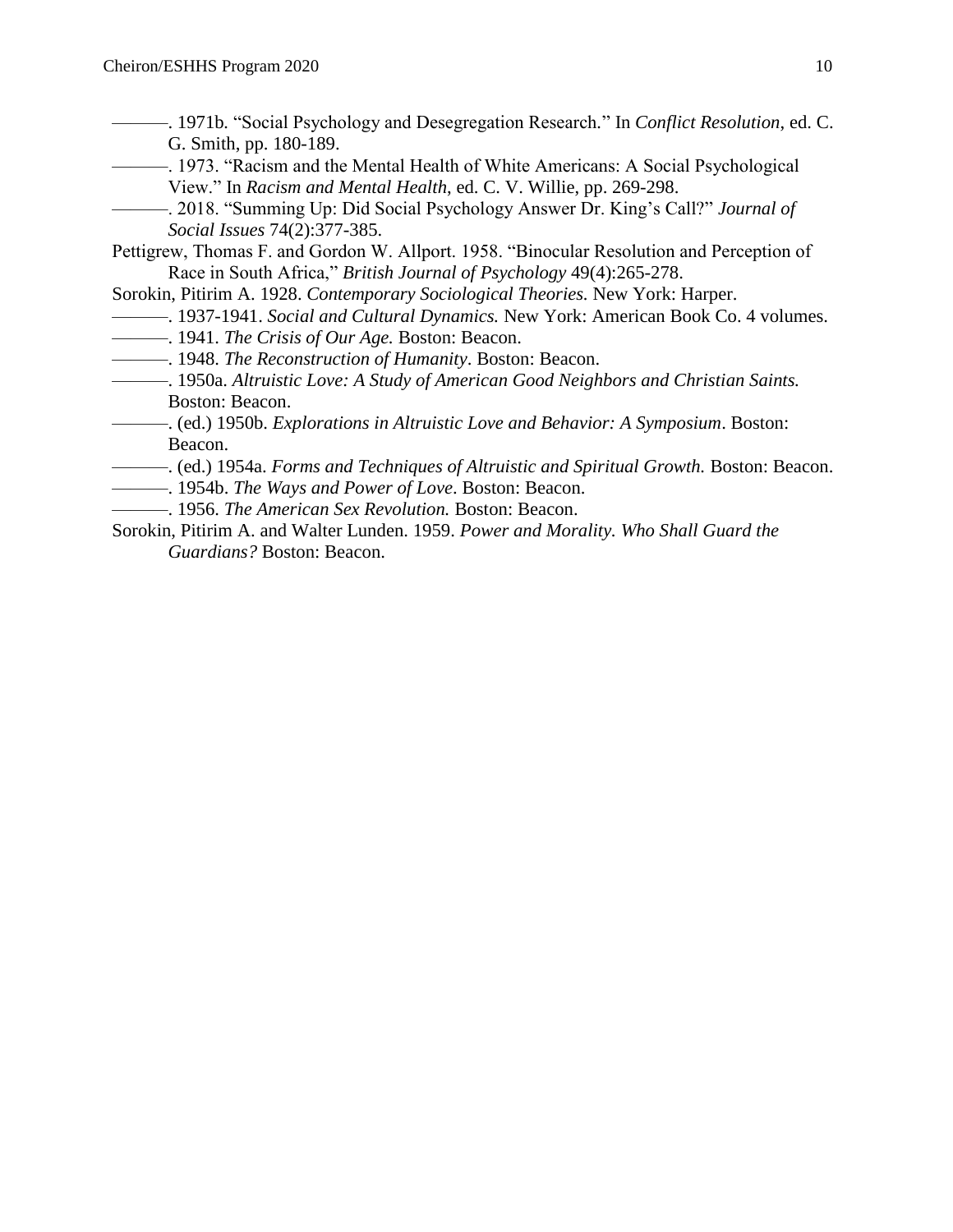# Friday July 10

# <span id="page-11-0"></span>**Claudia Cristalli Unconscious Inferences in Experimental Psychology: Peirce and Wundt**

Peirce's early account of inquiry (1868-1878) has been considered often either "hopelessly psychologistic" or highly problematic because of "psychologistic-sounding" statements: interpreters either attack what they see as Peirce's early disingenuity in mixing philosophy and psychology or try to explain the psychological bits away (Kasser 1999). My argument follows two lines in replying to this criticism:

- 1. Externally, I show that Peirce's psychological discourse in the decade 188-78 follows closely formulations of Wilhelm Wundt. While being generally considered the founder of modern psychology, the early Wundt also thought (in 1862 and 1863) that the proper object of study of psychology is thought, and that thought is essentially inferential in its development. By putting thought at the centre, Wundt initially created a *logical* and *philosophical* psychology*.* This explains why Peirce could feel safe, in 1868, to endorse a completely inferential theory of cognition and to illustrate it with psychological facts. Peirce's use of Wundt's psychological claims does not make his epistemology psychologistic.
- 2. Internally, I show the connection between the inferential theory of perception detailed in Peirce's *Cognition* essays and the notion of "social instinct" which appears in the *Illustrations in the Logic of Science* and which so long puzzled commentators (from Murphey [1961] 1993 to Misak 2004). While this notion has been also explained away as a kind of psychologism (called "sociologism") which would further erode the tenability of Peirce's philosophical arguments, I argue that, if we take seriously Peirce's claim that *all thought* develops though inferences, we will have to admit that (at least some of) our premises are picked before conscious reflection enters the stage. For these inferences, only at the social level a criticism, albeit indirect, of our premises becomes possible. The confrontation on one's results with others can stimulate doubt; doubt sustains inquiry, and thus the revision of beliefs uncritically accepted. Eventually, the social principle would prompt us to provide a correction for trains of inferences which, from an individual perspective only, would appear as perfectly rational. Thus, the social principle is nothing but the application in the domain of conscious knowledge of the principles of the mediatedness and externality of knowledge which Peirce already associated to processes of perception in his 1868 essays.

Wundt abandoned his early inferentialist positions in his 1874 *Grundzüge der physiologischen Psychologie*. Peirce will continue to endorse an inferentialist account of perception, although with some breaks and afterthoughts (Bergman 2007). Thus, this investigation into the origins of Peirce's theory of perception is a contribution towards a new assessment of Peirce's thought and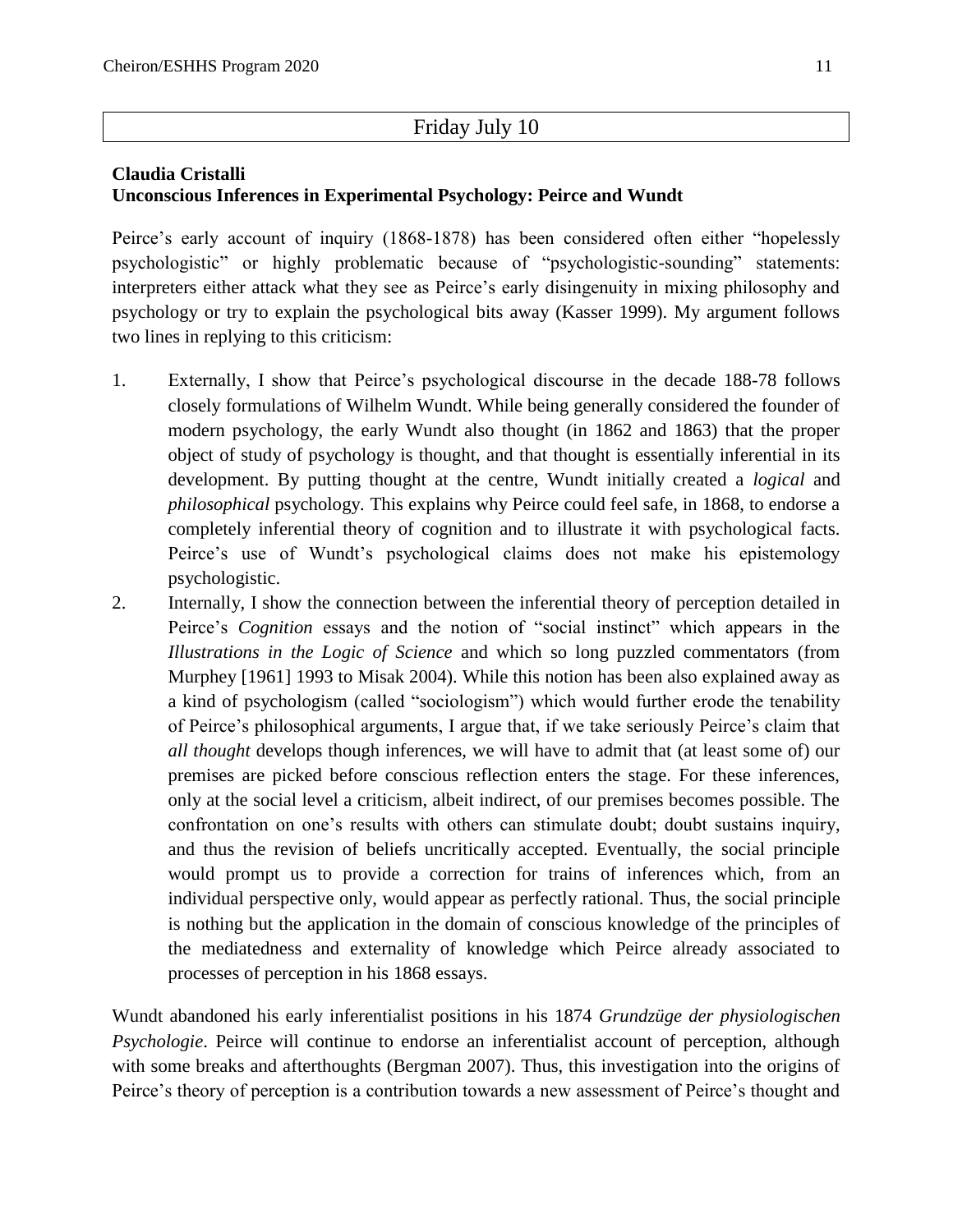of the connections between pragmatism and post-Kantian experimental psychology more broadly.

References:

- BERGMAN M., (2007), "Representationism and Presentationism," *Transactions of the Charles S. Peirce Society*, 43 (1), 53-89.
- WUNDT W., (1862), *Beiträge zur Theorie der Sinneswahrnehmung*, Leipzig, Heidelberg: C. F. Winter.
	- ———, (1863), *Vorlesungen über die Menschen- und Thierseele*, Leipzig: Voss.
- ———, (1874), *Grundzüge der physiologischen Psychologie*, Leipzig: W. Engelman.
- KASSER J., (1999), "Peirce's Supposed Psychologism," *Transactions of the Charles S. Peirce Society*, 35 (3), 501-26.
- MISACK C., ([1990] 2004), *Truth and the End of Inquiry*, Expanded paperback, Oxford: Clarendon.
- MURPHEY M., ([1961] 1993), *The Development of Peirce's Philosophy*, Cambridge, MA: Harvard University Press.
- PEIRCE C. S. (1982-2009), *Writings of Charles S. Peirce: A Chronological Edition*, 8 vols., Peirce Edition Project. Indianapolis: Indiana University Press.

## <span id="page-12-0"></span>**Daniela Barberis The Durkheimians and the Critique of "Biological Sociology"**

My paper will focus on the response of the Durkheimian group to nineteenth century biological determinism and racial science. I will argue that the stance on the subject—taken by Durkheim individually and the Durkheimian group collectively—changed over time from one of acceptance to one of open critique and rejection. I will analyze the intellectual, social and political reasons for this shift.

Durkheim's position on the use of biological concepts in sociology changed in the 1890s. In 1884, Durkheim had claimed that he was an evolutionist and that he saw Alfred Espinas, the senior representative of organicism in France, as "one of [their] own, and one of the most authoritative…."<sup>1</sup> His dissertation, *The Division of Labor in Society*, made ample use of the organic analogy for society and was burdened with a heavily biological and mechanistic explanatory framework. For example, Durkheim drew a parallel between the sexual dimorphism of humans and the sexual division of labor, using the data of physical anthropology to show that biological differences between the sexes increased to the same degree as the differentiation of social roles. "Civilized" man and woman showed greater difference in their cranial capacity than their "primitive" counterparts and this corresponded to the "fact" that the social roles of men and women in primitive societies were much more similar. Durkheim used a study of crania by Le Bon to substantiate this argument.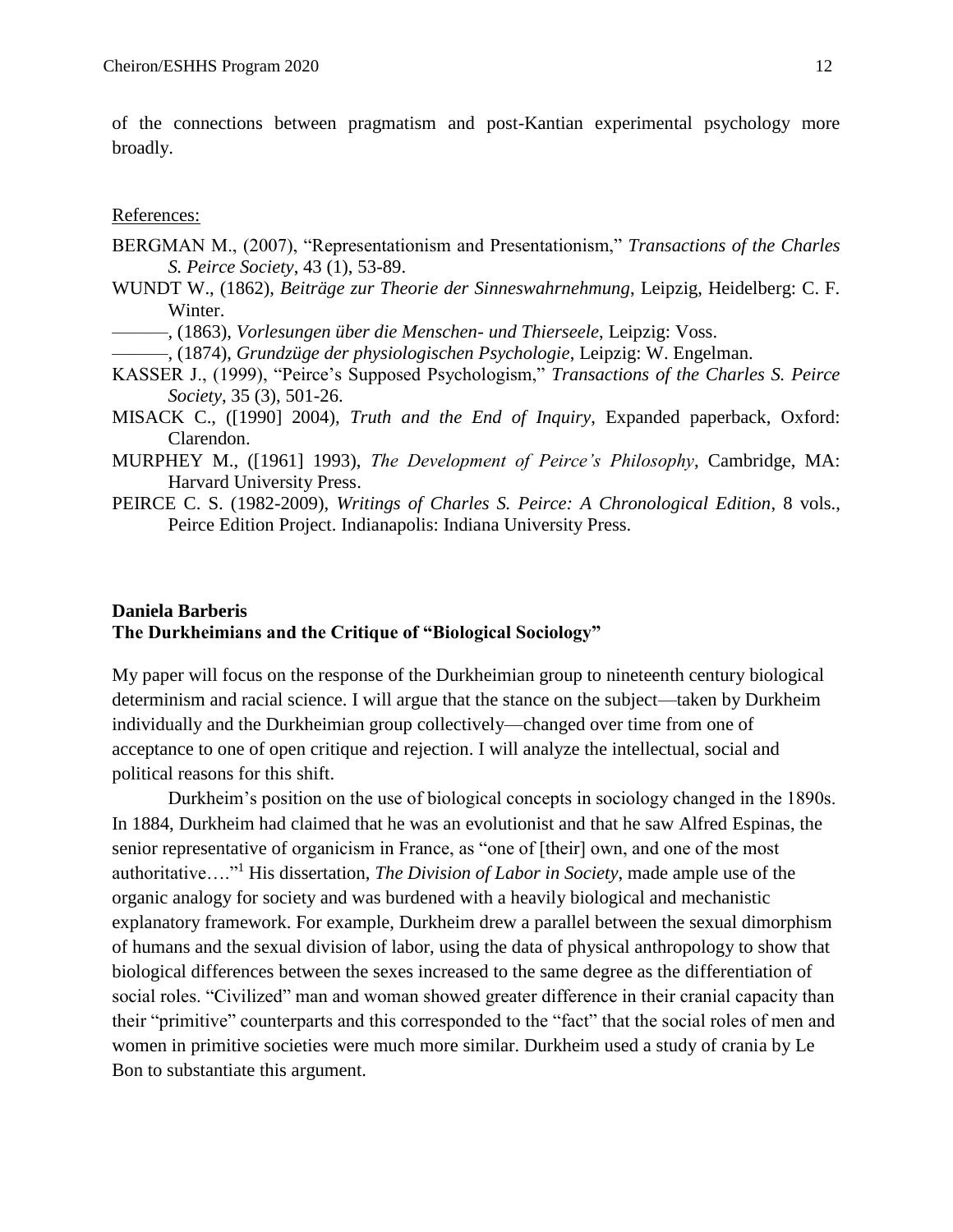By the time of the foundation of the journal *L'Année sociologique* in 1898, Durkheim had significantly altered his position and the journal campaigned against biological models for the social sciences. Célestin Bouglé, one of the most visible and influential members of the Durkheimian group during his lifetime and one of the most successful academically, led this critical endeavor. The Durkheimian change in stance, I will argue, was due to various factors: academic alliances (both to form the journal and sociological group and to distance it from academic rivals); political convictions (ranging from concerns about the effect of biological determinism on egalitarian democratic politics to concerns about the effects of Dreyfus affair); and changing conceptions of science and objectivity (coming to see endeavors such as anthroposociology as unscientific).

Furthermore, the first generation of Durkheimians were interested in the application of the teachings of sociology to the resolution of practical and philosophical problems. This meant that they hoped to make a concrete difference in the world through their intellectual work. Durkheim and Bouglé belonged to a generation that conceived science and knowledge in general as a propaedeutic to action. They came to see combatting the conceptions of biological determinism and racial science as increasingly urgent as it made its way into culture in the early  $20<sup>th</sup>$  century.

## Bibliography:

- Charles Andler, "Sociologie et Démocratie," *Revue de métaphysique et de morale* 4 (1896): 243- 256
- Philippe Besnard, "La formation de l'*Année sociologique*," *Revue française de sociologie* 20 (1979): 7-31.
- Célestin Bouglé, *Les sciences sociales en Allemagne. Les méthodes actuelles* (Paris: Alcan, 1896).
- ———, "Sociologie, Psychologie, et Histoire," *Revue de métaphysique et de morale* 4 (1896): 362-370.
- ———, "J. Novicow. *Conscience et volonté sociales*." *Année sociologique*, 1 (1898): 126-135.
	- ———, *Les idées égalitaires. Étude sociologique* (Paris, Alcan, 1899).
- E. Durkheim, *Lettres à Marcel Mauss*. Introduced by P. Besnard and M. Fournier (Paris: P.U.F., 1998).
- Roger L. Geiger, "René Worms, l'organicisme et l'organisation de la sociologie," *Revue française de sociologie* 22(1981): 345-360.
- E. Halévy, *Correspondance (1891-1937)* (Paris: Editions du Fallois, 1996).
- W. Paul Vogt, "Un Durkheimien ambivalent: Célestin Bouglé, 1870-1940," *Revue française de sociologie* 20 (1979): 123-139.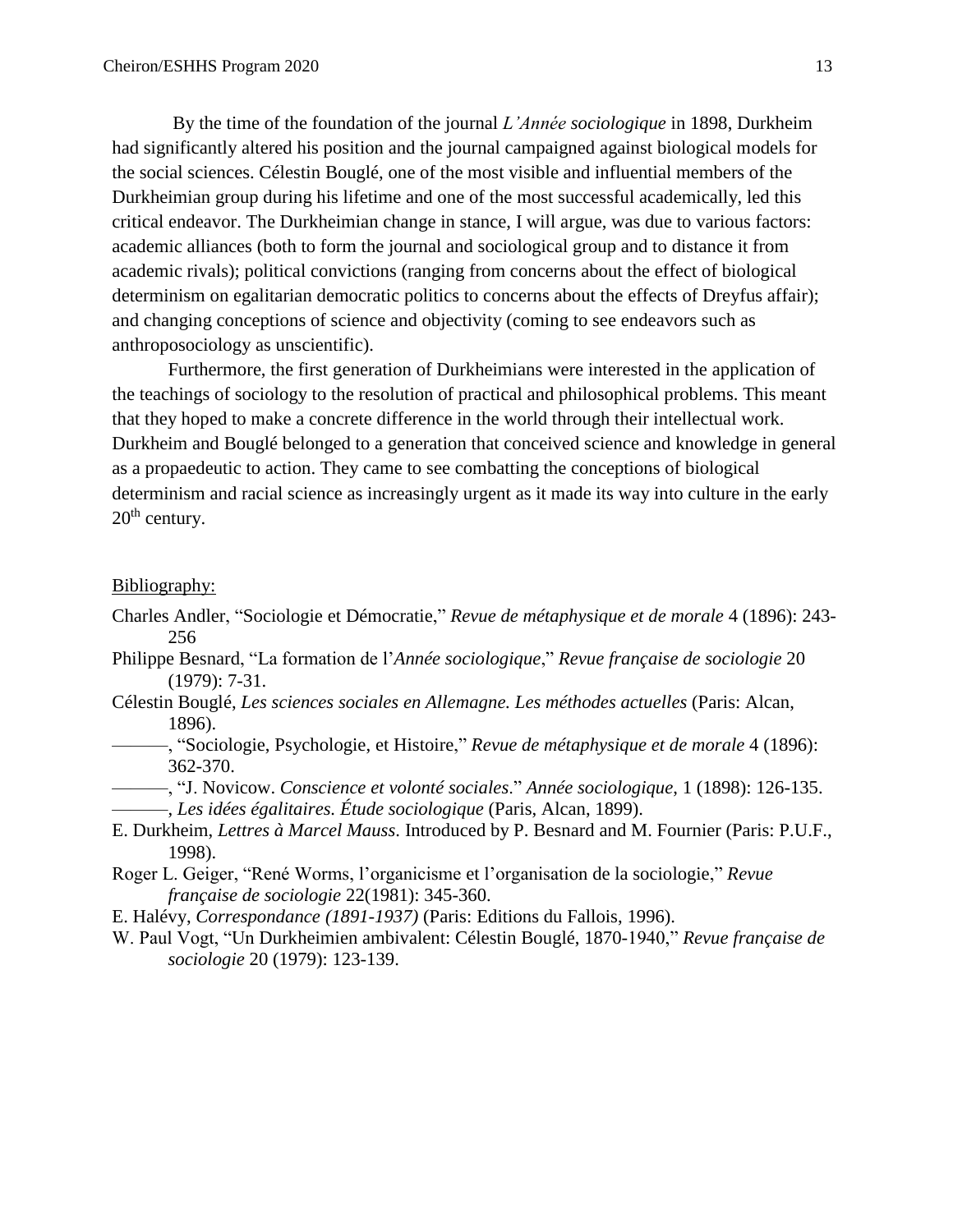#### <span id="page-14-0"></span>**Marie Linos Interdisciplinarity as an Editorial Strategy? The Case of the "Encyclopaedia of the Social Sciences" (1930-1935).**

It was in 1927 that the editorial adventure of the *Encyclopaedia of Social Sciences* (ESS; Seligman, Johnson, 1930-1935) began when Edwin R. A. Seligman was appointed editor-inchief of this ambitious scientific enterprise which intended to establish itself as the fundamental and indispensable reference of the social sciences internationally. The result came eight years later in 1935 when the fifteenth and last volume of the ESS was published. The encyclopedia then consisted of thematic articles and short biographical notes, written by a group of 2000 researchers from all disciplines and mainly from Europe and the United States.

Considering its stated ambition and unprecedented scope, the ESS constitutes an actual observatory of social sciences in the interwar period that allows us to point out specificities and shared patterns of several disciplines labelled as "social sciences." Yet, the ESS has not only been conceived as an academic enterprise coordinating a multiplicity of disciplines, it has produced a rhetoric insisting on the necessity to focus on the interrelations of social sciences. The preface of the ESS opens with these words from Edwin R. A. Seligman: "It is only in comparatively recent years that the interdependence of the social sciences has come to be recognized as a concept necessary to their progress." (Seligman, Johnson, 1930). This preliminary statement infers that this project will give a special attention to interdisciplinarity, a concept many consider to be a post-World War II practice. Roberta Franck (1988) has observed that the social sciences through their organization stand out as a pioneer playing field for interdisciplinarity. These sciences seem thus to have played a specific role in the defining terms of interdisciplinarity even before the 1950s (Calhoun, Rhoten, 2010).

This paper aims to point out the different motivations behind the call of this ambitious scientific undertaking to focus on the interrelations of social sciences. Some of them are rather explicit, like the typical philosophical stance positing that the unity of knowledge is a necessary prerequisite to understand the social world. Calls to build a multi-faceted science to analyze the society are quite widespread in the last year of the  $19<sup>th</sup>$ -century and the ESS can be seen as a legacy of these attempts. But other reasons can also be brought forward. Financial incentives can be taken into consideration as the major philanthropic foundations were keen to support projects that incorporated this interdisciplinary character (Seim, 2013). Another lead is given when considering the inextricable link between disciplinary and interdisciplinary work. Indeed, the claim to interdisciplinarity of the ESS must be understood considering the stakes of each specialty involved in this project. When adopting this perspective, we can see that interdisciplinarity seems to correspond to the agenda of some disciplines – those who will reveal to be the "dominant" ones in the ESS – to explore beyond the disciplinary borders in order to remake their own content on new bases and to shed light on some schools of thoughts or specific programs (sociological jurisprudence, institutional economics among others).

Through the specific lens of the ESS, this paper intends to illustrate how interdisciplinarity can be used both as a rhetoric and scientific tool to promote specific ideas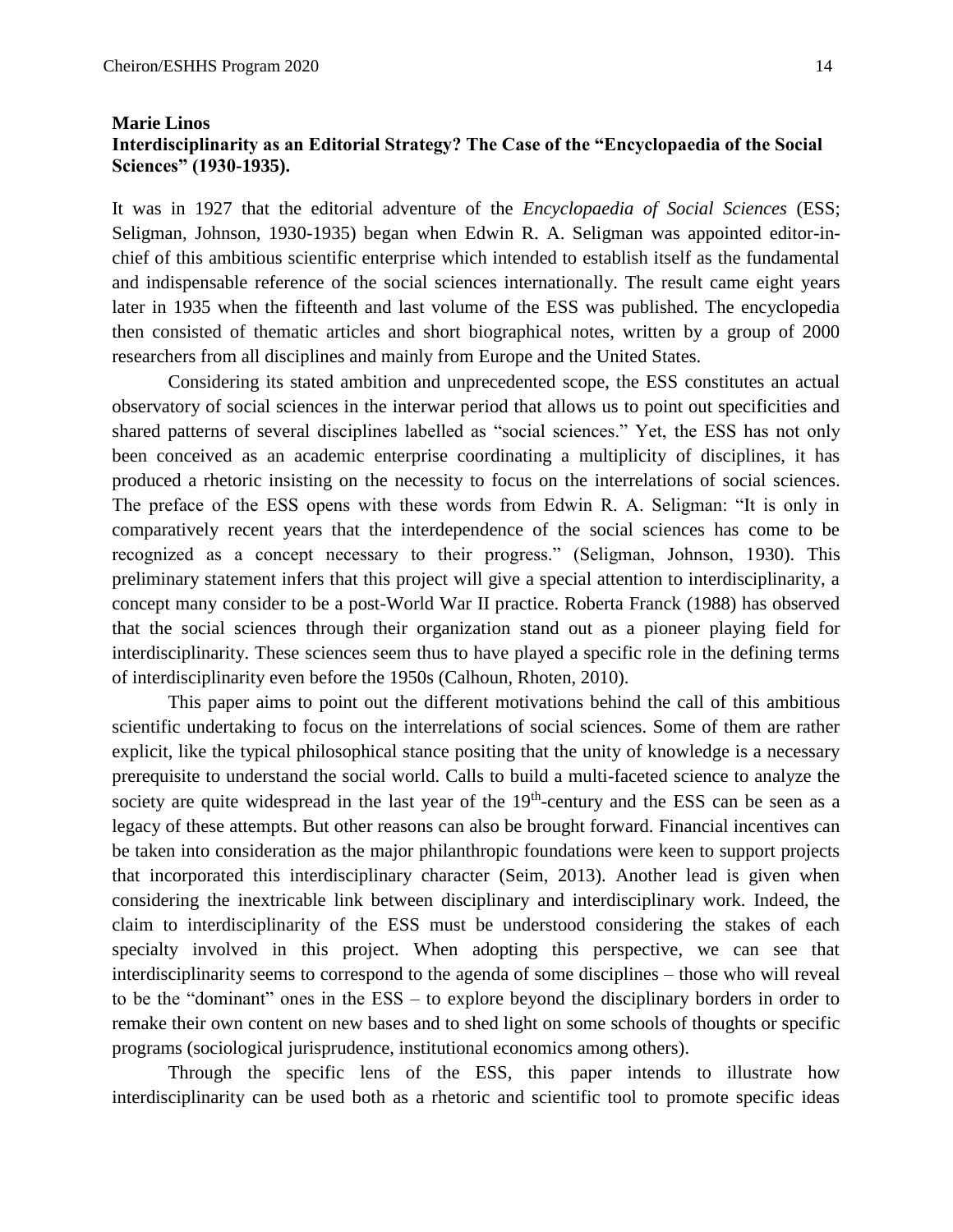within disciplines but also to make them more desirable alongside specific actors. The paper will therefore argue that interdisciplinarity, as it was mobilized in the ESS, was not only a by-product of the post-war scientific world designed to criticize the way knowledge was produced, but rather a strategic and philosophical practice closely entrenched in the 19<sup>th</sup>-century disciplinemaking system of knowledge organization, as much as the reflect of an idiosyncratic taxonomy within the academia. Interdisciplinarity, according to this perspective, points out to the impossible neutral stance of scientific practice and allows us to think on its tactical use through time.

#### Bibliography:

- BRICK Howard. 2006. *Transcending Capitalism: Visions of a New Society in Modern American Thought*, Ithaca: Cornell University Press.
- CALHOUN Craig, RHOTEN Diana. 2010. « Integrating the social sciences: theoretical knowledge, methodological tools, and practical applications », in Robert FRODEMAN, Julie Thompson KLEIN, Carl MITCHAM, J. Britt HOLBROOK (eds.), *The Oxford Handbook of Interdisciplinarity*, Oxford: Oxford University Press: 103-118.
- CAMIC Charles. 1995. « Three departments in search of a discipline: localism and interdisciplinary interaction in American sociology, 1890-1940 », *Social Research*, 62/4: 1003-1033.
- FRANCK Roberta. 1988. « 'Interdisciplinary' in The First Half Century », *Issues in Integrative Studies*, 6: 139-151.
- GRAFF Harvey J. 2015. *Undisciplining Knowledge: Interdisciplinarity in the Twentieth Century*, Baltimore: Johns Hopkins University Press.
- JORDAN John M. 1994. *Machine-Age Ideology: Social Engineering and American Liberalism, 1911-1939*, Chapel Hill: The University of North Carolina Press.
- RODGERS Daniel. 1998. *Atlantic Crossings: Social Politics in a Progressive Age*. Cambridge: Havard University Press.
- ROSS Dorothy. 1991. *The Origins of American Social Science*, Cambridge: Cambridge University Press.
- SEIM David L. 2013. *Rockefeller Philanthropy and Modern Social Science*, London: Pickering & Chatto.
- SELIGMAN Edwin, JOHNSON Alvin (eds.). 1930-1935. *Encyclopaedia of the Social Sciences*. 15 volumes. New York: Macmillan.
- WITHERS Charles W. J. 1996. « Encyclopaedism, Modernism and the Classification of Geographical Knowledge », *Transactions of the Institute of British Geographers*, 21/1: 275-298.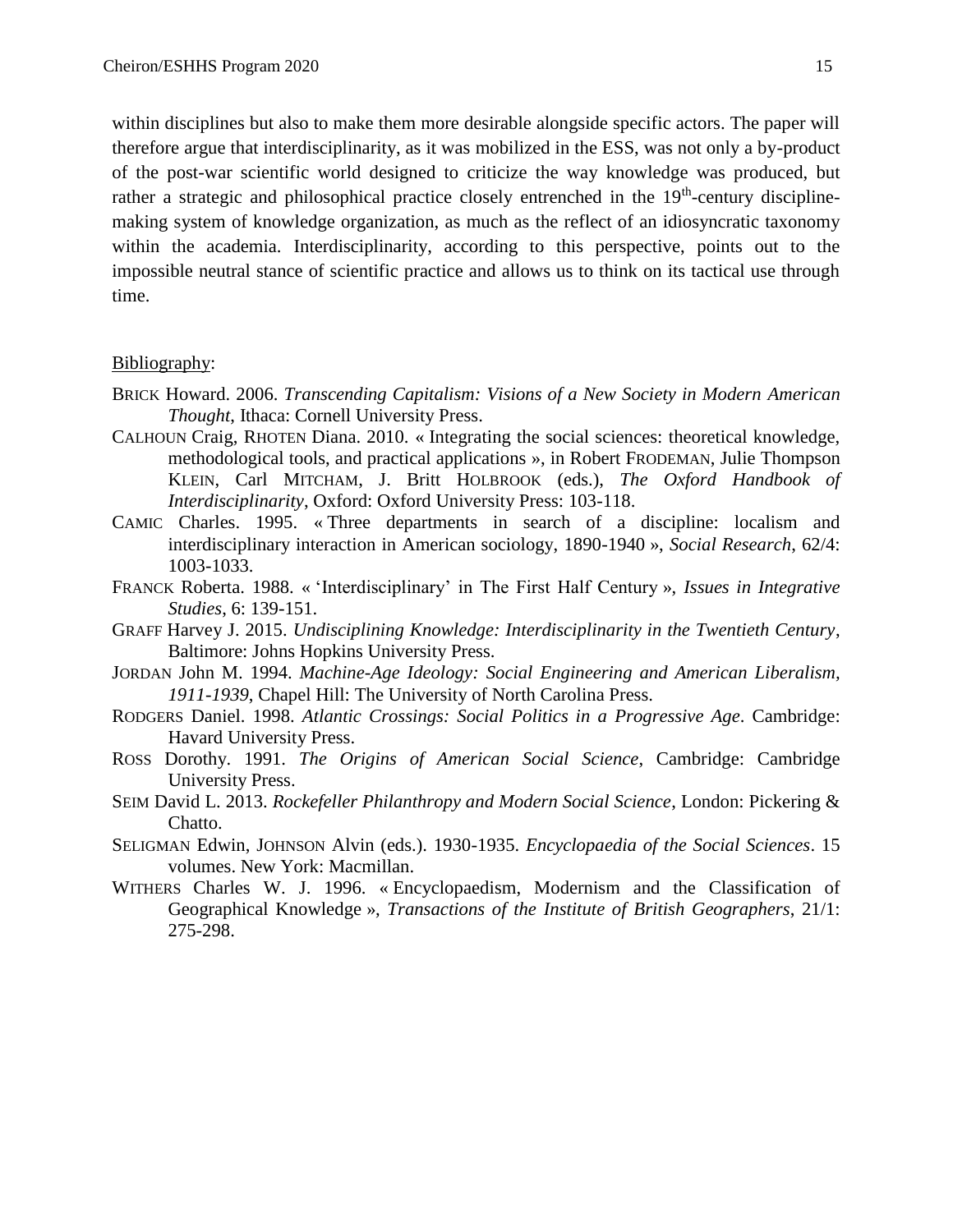## <span id="page-16-0"></span>**Milana Aronov Child's Autonomy or Control? The Deployment of Behaviour Modification in Child Psychiatry, France, 1970s.**

This paper explores the trajectory of behavioural approaches in relation to child psychiatry in France during the 1970s, from their first therapeutic applications to the role they played in the rise of new conceptions of "psychiatric disability".

In France, despite ethical objections to behaviourism as being "controlling", behavioural approaches have permeated a variety of areas by the 1970s and 1980s, from child psychiatry interested in developmental disabilities to family- and special education. From the 1960s onwards, the cross-fertilization of psychiatry and experimental psychology that took place at the Salpêtrière and Saint-Anne hospitals provided a favourable context for the development of "operant conditioning" techniques (Seiden, 1994). Professionals (e.g., educators, child psychiatrists, physicians, nurses) who endorsed the use of behavioural techniques found support from some public administrations and some parents associations of "maladjusted" children. Assuming that human behaviour is primarily governed by rules of learning and habit, these latter proved to be ambivalent about what counts as voluntary or reflex behaviour and challenged the notion of "mental illness" as a meaningful entity (Magerotte, 1984; Lelord, 1998). Against the 1970s backdrop of a significant spread of Lacanian-inspired conceptions of the child and fatherhood and publicization of the idea of "Oedipus complex" outside the academic and therapeutic fields (Tort, 2007; Robcis, 2016), many psychiatrists and psychoanalysts referred to behavioural approaches as a form of denial of child's individuality and freedom, and as techniques overall questioning the intellectual and moral viability of the 'psy' professionals. Some of them also condemned the very use of these techniques in health facilities, as they were said to encourage forms of child abuse and "institutional violence" (Binder, 1982). These criticisms stood nonetheless at the point of convergence of important developments in the understanding and experience of both parenting and "psychiatric disabilities": firstly, the removal from the Civil Code of the notion of "chef de famille" and the introduction of the one of "parental authority", which gave mothers more equal rights in familial decisions relating to children (JORF, 1970); secondly, the controversial introduction of the term "handicap" in French legislation in 1975 (Henckes, 2009, 2012). Numerous parents indeed saw an opportunity in behavioural techniques to improve children's abilities to act upon their personal environments (Sésame, 1979), and thus provided a responsive audience for psychologists and psychiatrists who were already involved into diversifying the applications of behavioural techniques, from using these to modify children's behaviours, towards developing ways of training parents as therapists of their own children (Miller, Viala, Rivière, 1977; Lambert, 1980).

Focusing on the history of behavioural approaches in relation to child psychiatry and experimental psychology in the 1970s France, this paper proposes to contribute to the historical scholarship that investigates the applied forms of behavioural psychology (Baistow, 2000, 2001; Rutherford, 2009), and the uneasy development and uses of behaviourism in France (Amouroux, 2017; Amouroux, Zaslawski, 2020). Drawing on the scientific literature produced by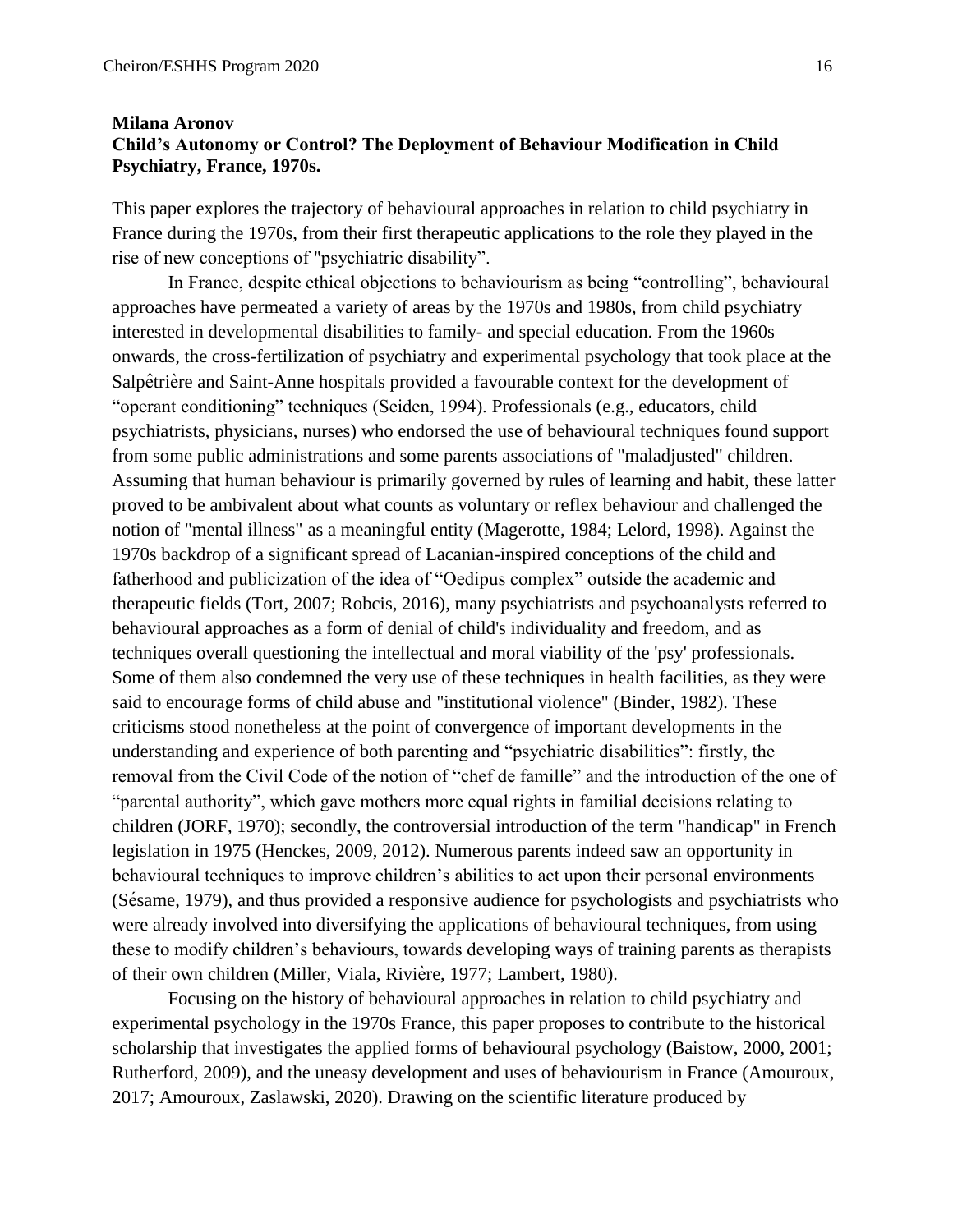psychologists and psychiatrists and on archives of parents association of "maladjusted children", I will examine how these 'psy' professionals problematized children's and parents' attention mechanisms within the clinical space, and incorporated the ethical criticisms of 'control' that were levelled at them (Agathon, 1974, 1982). My aim here is twofold: firstly, to demonstrate the changing nature of behavioural discourses that shifted from an emphasis on modify the behaviour of children by acting on their environment, towards children's and parents' abilities to act on their own conduct (Lelord, 1998). Secondly, to consider how children were understood to see their world by these 'psy' professionals, and how the latter have grasped and integrated the notions of child autonomy, parental authority and affection (Michaux, 1972). In this process, I will suggest that although behavioural approaches did not supplant Lacanian academic conceptions of the child and fatherhood in the 1970s, the versions of personal abilities that underpinned them did play a major role in stabilizing new understanding of disability and mental disorder, increasingly conceived from that decade onwards outside of a therapeutic relationship and hospitalization (Roca, 2004; Henckes, 2009, 2012).

#### Bibliography:

- Agathon, M. (1974). Introduction aux recherches de thérapie et de modification comportementales chez l'enfant*. Revue de Neuropsychiatrie infantile, 22*(6), 379-391.
- ———. (1982). Comportementalisme et processus de libération, In : Syndicat National des Psychologues. *Psychologie et libertés, Actes du VIIe Congrès National*, Éditions Actes Sud, Paris, France, 59-66.
- Amouroux, R. (2017). Beyond Indifference and Aversion: The Critical Reception and Belated Acceptance of Behaviour Therapy in France. *History of Psychology, 20* (3), 313-329.
- Amouroux, R., & Zaslawski, N. (2019). "The damned behaviorist" versus French phenomenologists: Pierre Naville and the French indigenization of Watson's behaviorism. *History of Psychology*. Online publication. https://doi.org/10.1037/hop0000129
- Baistow, K. (2000). Problems of powerlessness: Psychological explanations of social inequality and civil unrest in post-war America. *History of the Human Sciences, 13*(3), 95–116 -. (2001). Behavioural approaches and the cultivation of competence. In: Bunn, G. C.,
- Lovie, A. D., & Richards, G. D. (Eds.), *Psychology in Britain: Historical essays and personal reflections*. Leicester, England: The British Psychological Society, 309-329
- Binder, F. (1982). Du psychanalysme à l'encéphalisme. In : Syndicat National des Psychologues. *Psychologie et libertés, Actes du VIIe Congrès National*. Éditions Actes Sud, Paris, France, 59-66.
- Henckes, N. (2009). Les psychiatres et le handicap psychique : De l'après-guerre aux années 1980. *Revue française des affaires sociales*, 25-40.
- ———. (2012). Entre maladie et handicap : repenser la critique psychiatrique de la loi du 30 juin 1975 d'orientation en faveur des personnes handicapées. *ALTER, European Journal of Disability Research, 6,* 242–254.
- Lelord, G. (1998). *L'exploration de l'autisme. Le médecin, l'enfant et sa maman*. Paris : Editions Grasset & Fasquelle.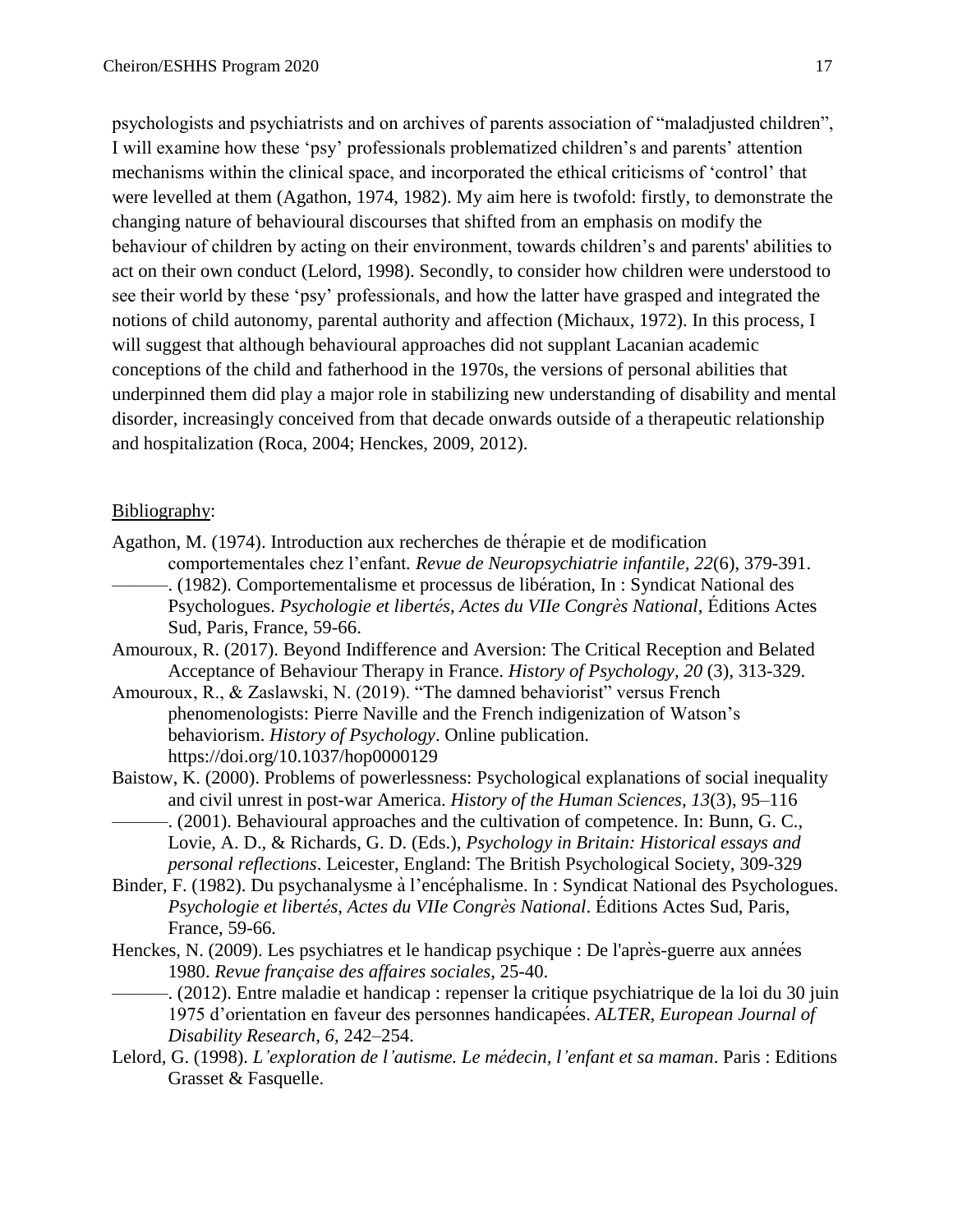Journal Officiel de la République Française (JORF), (5 juin 1970). Loi n°70-459 du 4 juin 1970 relative à l'autorité parentale,

https://www.legifrance.gouv.fr/affichTexte.do?cidTexte=JORFTEXT000000693433&cat  $egorieLinear_id - 14.01.2020$ 

Magerotte, G. (1984). *Manuel d'éducation comportementale clinique*, Bruxelles : P. Mardaga. Michaux, L. (1972). *Les jeunes et l'autorité* . Paris : Presses universitaires de France.

- Miller, W. H., Viala, H., Rivière, B. (1977). La formation des parents en pédopsychiatrie*. Revue de Neuropsychiatrie infantile, 25*(10), 591-602.
- Robcis, C. (2016). *La loi de la parenté : la famille, les experts et la République*, Editions Farenheit Books.
- Roca, J. (2004). La structuration du champ de l'enfance et de l'adolescence inadaptées et handicapées depuis 1943 : l'exemple de Marseille. *Le Mouvement Social*, no 209(4), 25- 51.
- Rutherford, A. (2009). *Beyond the Box: B. F. Skinner's Technology of Behaviour from Laboratory to Life, 1950s-1970s*. Toronto, Canada: University of Toronto Press.
- Seiden, D. Y. (1994). Behaviour and cognitive therapies in France: An oral history. *Journal of Behaviour Therapy and Experimental Psychiatry*, *25*, 105–112.
- *Sésame Bulletin de l'A.S.I.T.P. n°51*, (Mai 1979), Association au Service des Inadaptés ayant des Troubles de la Personnalité , Paris.
- Tort, M. (2007 [2005]). *La Fin du dogme paternel*, Paris : Flammarion (Aubier), Collection « Champs ».

## <span id="page-18-0"></span>**Elisabeth Yang Constructing the Moral Infant in American Medical and Scientific Discourse, 1850s–1920s.**

In this paper, I explore the philosophical and social constructions of the moral infant in American medical and scientific discourse from the 1850s to the 1920s. While historians, sociologists, and literary scholars have written extensively on the history of child-rearing and child health, very little has been done that focuses on the history of infants as moral agents and persons. I investigate conceptualizations of the moral agency and personhood of infants in nineteenthcentury and early twentieth-century American medical texts and child-rearing advice literature. Integral to the narrative of the moral infant in the history of American medicine and science are the underlying conceptions of personhood, agency, and morality that physicians and scientists invoked in their counsel toward parents, particularly mothers, within the guild of scientific childrearing. Storying the moral infant involves an analysis of the interface of hegemonic religious, scientific, and philosophical concepts aimed to define the moral infant in America as Darwinian approaches to child development and the mechanization of the child's body pervaded medical, scientific and pedagogical thought during the late nineteenth- and into the early twentiethcentury. I examine five types of texts: 1) child-rearing manuals authored by physicians and addressed to mothers; 2) medical treatises written by and for physicians; 3) scientific literature authored by physiologists and psychologists on the topics of moral infancy and development; 4) magazines and newspapers; and 5) baby books.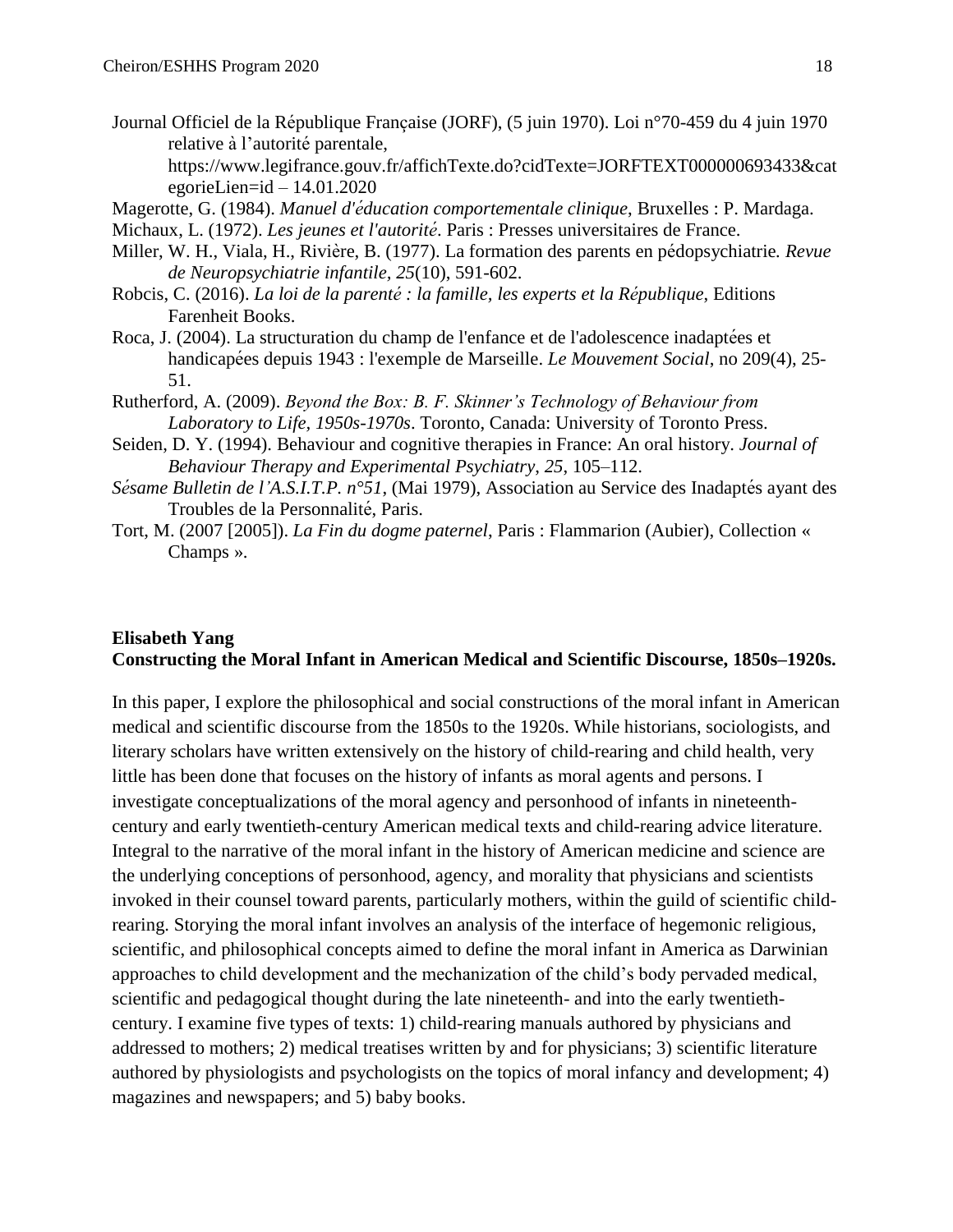Through textual and Foucauldian discourse analyses, I aim to reveal the hegemonic struggle to define the "moral," "healthy" infant, "medicine," and the identities of the subjects and objects of moralizing and normalizing discourse. First, I examine the ways in which Western medicine, through the annals of domestic hygiene and child-rearing, privileged the experience of the Western masculine elite as it maintains universals about truth, freedom, human nature, morality, and health; Second, I chart the beginnings of a gradual shift in authority over infants' morality from religion to science. The child-rearing manuals are artifacts of what Bryan S. Turner argues was the secularization and the displacement of the Church by the medical profession as an authority in issues of morality and social relations.2 I consider how the medicalization of motherhood during the nineteenth century exhibits how mothers negotiated Christianity and science in the moralization of their infants. Physicians' allusions to Judeo-Christian principles, ideals of health and morality, and anthropology within the child-rearing advice literature and medical texts suggest the confluence of Protestantism and evolutionary science; and third, I consider the political dimensions of American pediatrics and the child psysciences prevalent in various forms of infant health literature addressed to middle-class mothers and circulated within the medical and scientific community.

I investigate these issues during a period in American history that saw the child not only as an object of sentimental interest but as an object of political and scientific interests that marked the emergence of scientific motherhood, American paediatrics and the child psysciences. Exposing the epistemic culture and constellations of power (religious, political, and philosophical) involved in the medicalization of infants' morality raises an awareness of a tacit field of knowledge that directs our medical and scientific treatment and valuation of infants. Moreover, to interrogate basic presuppositions about "morality," "medicine," "health," and an "American" in light of infants can reveal, as John Wall puts it, "suppressed dimensions of meaning and relations" and engender a more nuanced and rich account of the human condition and experience.

#### Bibliography:

- Barwell (Louisa Mary), Mrs. *Infant treatment, with directions to mothers for self-management before, during, and after pregnancy: addressed to mothers and nurses.* New York: Mowatt, 1844.
- Chavasse, Pye Henry. *Advice to a mother on the management of her children.* Philadelphia: Lippincott, 1894.
- Combe, Andrew. *A treatise on the physiological and moral management of infancy, for the use of parents.* New York: Harper & Bros, 1859.
- Getchell, F H (Frank Horace). *The maternal management of infancy: for the use of parents.*  Philadelphia: J.B. Lippincott & Co.,1868.
- Graham, Thomas John. *On the management and disorders of infancy and childhood.*  London: Simpkin, Marshall and Co., and Tegg and Co., 1853.
- Hartmann, Jacob. *The modern baby, or, The art of nursing and raising children: A popular Treatise.* New York: Blinn, 1881.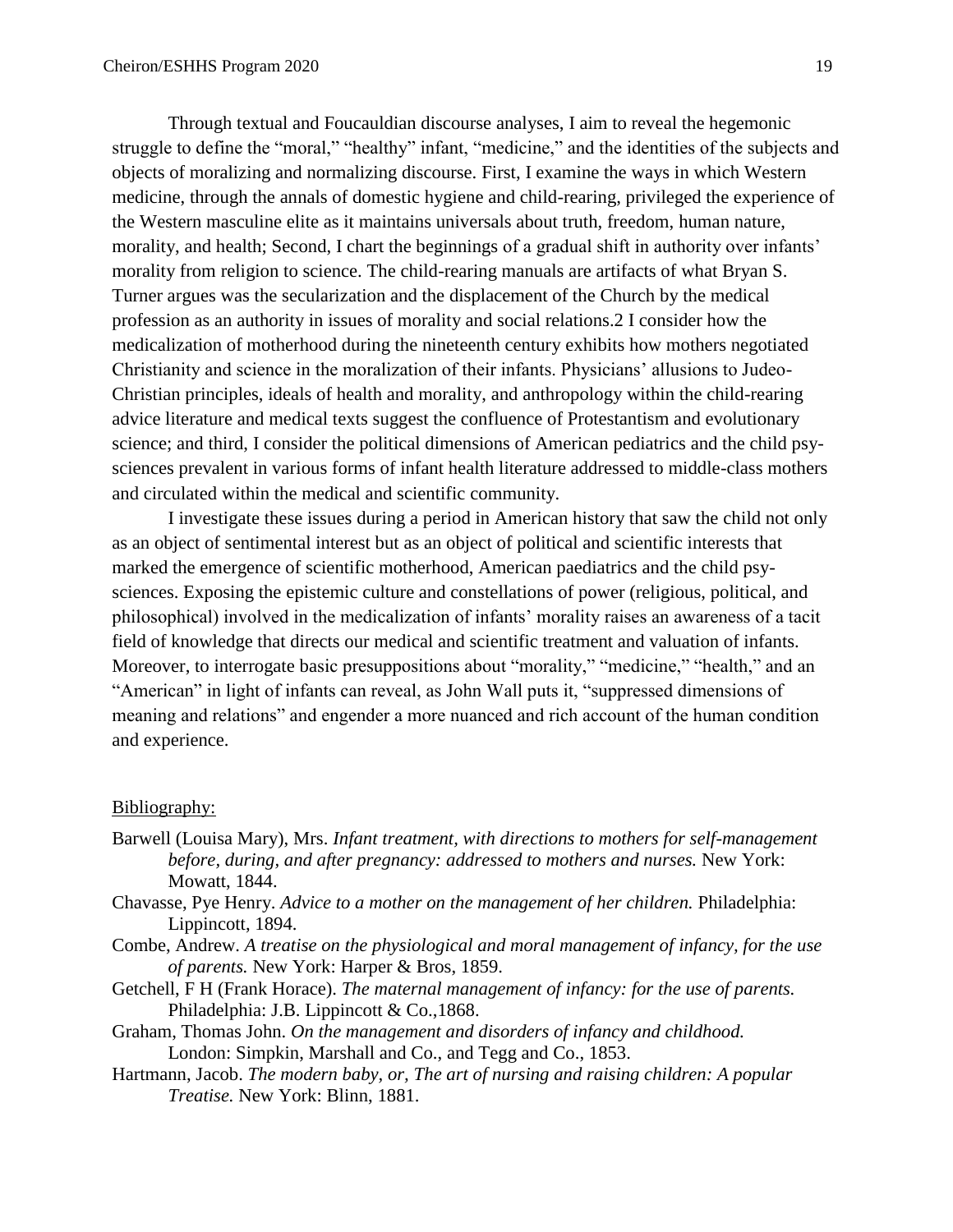Jacobi, A. *Therapeutics of infancy and childhood*. 2nd ed. Philadelphia: Lippincott, 1898.

- Keating, John M (John Marie). *The mother's guide in the management and feeding of infants.* Philadelphia: H.C. Lea's Son & Co., 1881.
- Kelynack, T. N. *Infancy*. London: Robert Culley, 1910.
- Leonard, Edwin. *The baby's care in health and disease: a little book of facts for mothers.* New York: Reed & Carnrick, 1902.
- Macfadden, Marguerite. *Physical culture for babies: detailed information for the care and physical development of babies from birth to childhood.* New York: Physical Culture Pub. Co., c1904.
- McMurtrie, Henry. *The woman's medical companion and nursery-adviser.* Philadelphia: Zell, 1871.
- Sozinskey, Thomas S. *The care and culture of children: a practical treatise for the use of Parents.* Philadelphia, Pa.: The Standard Publishing Co., 1883.
- Starr, Louis. *Hygiene of the nursery:* Philadelphia: Blakiston, 1894.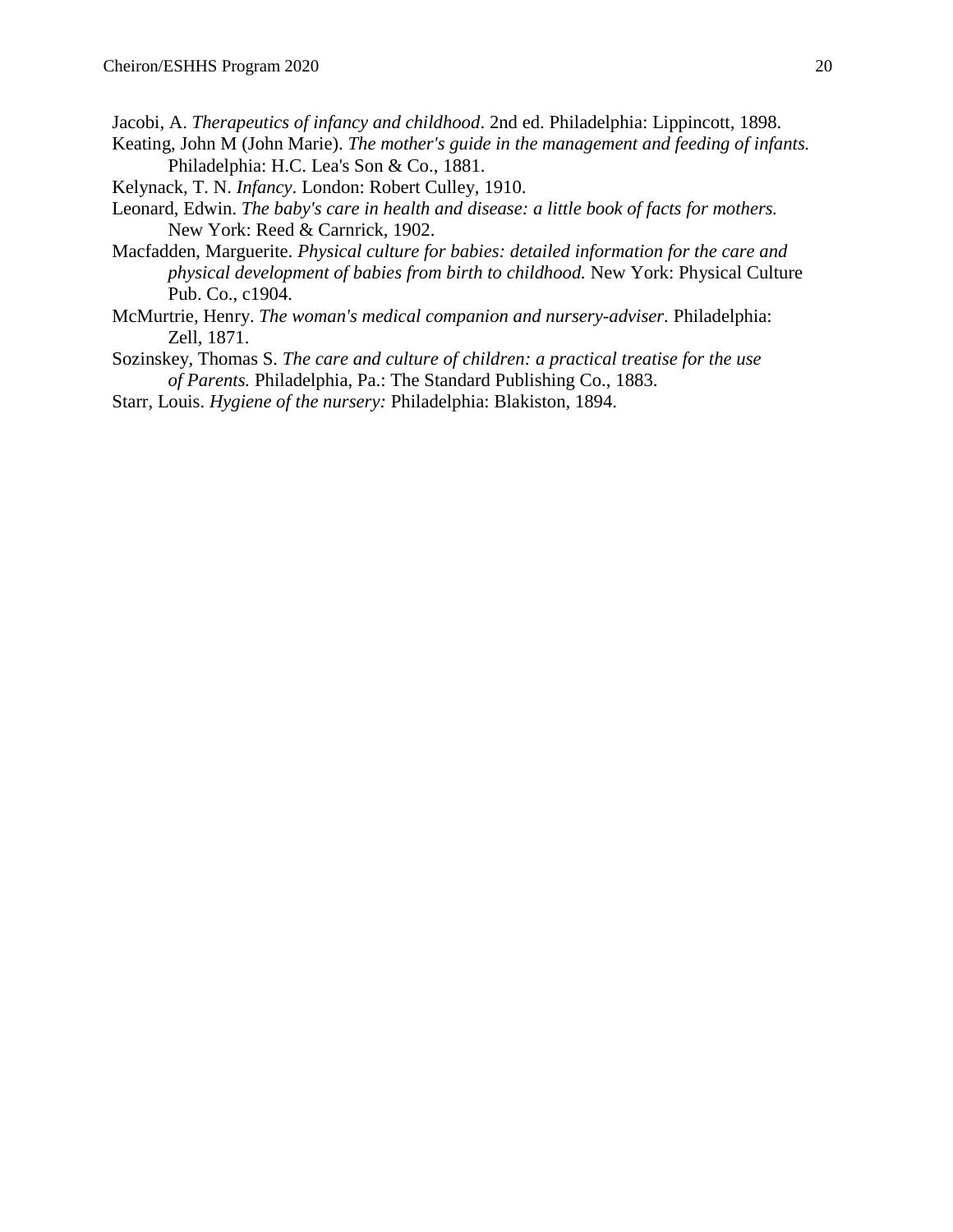# Saturday July 11

#### <span id="page-21-0"></span>**Irina Mironenko Boris Parygin's Personality Social Psychology.**

The history of psychology in Russia remains largely obscure for international scholars. One of the least known areas is the history of Russian social psychology, which has a distinct story within the general context of the development of Soviet psychology. It differs from the history of the Soviet "mainstream"—Activity Theory, which characterized the development of general psychology.

Pre-Soviet Russian scholars established some authentic trends in social psychology that focused on the social phenomena of the time and reflected specific aspects of Russian society: Nikolai Berdyaev (1874-1948), Vladimir Bekhterev (1857–1927), Alexander Bogdanov (1873- 1928), Nikolai Mikhailovsky (1842-1904), Georgi Plekhanov (1856-1918), Mikhail Reisner [\(1868–](https://ru.wikipedia.org/wiki/1868)[1928\)](https://ru.wikipedia.org/wiki/1928), and others) [1, 2, 8]. Having developed rapidly into the first decades of the twentieth century, social psychology in Russia practically disappeared for almost thirty years from the 1930s to the 1960s—a result of state impact on the social sciences during the era of totalitarianism. Why was social psychology hit so hard, more than other areas of psychology? The explanation involves a paradox: social psychologists, striving to apply Marxism to the analysis of mass psychic phenomena, began to comprehend broad philosophical and methodological problems in their research, putting them in competition with the Marxist-Leninist-Stalinist ideology that relied on political rather than scientific foundations.

Thus, for ideological reasons, the development of social psychology in Russia was forcibly interrupted, and there was a hiatus in Russian social psychology from 1930 until the 1960s, that is, from the onset of totalitarianism until the "thaw" during the leadership of Nikita Khrushchev. By the time Soviet psychologists tried to overcome the isolation of Russian science, general psychology in Russia had already settled into a mono-methodological trend, based on the philosophy of Marxism and oriented towards natural-scientific methodology. Social psychology practically did not exist.

In the 1960s, in line with the "thaw" in ideology, there was some demand for the development of social psychology, to be built on two foundations:

- Conformity to the philosophical methodology of the official psychological "mainstream," that is, Marxist Activity Theory, whose recognized leader at that time was A.N. Leontiev; and
- Learning from international research, i.e., foreign developments in the field of social psychology.

As recent Russian historians of psychology have noted, this dual basis for the development of Russian social psychology was implicitly contradictory and thus generated a number of discrepancies in the further development of the field, problems which have still not been well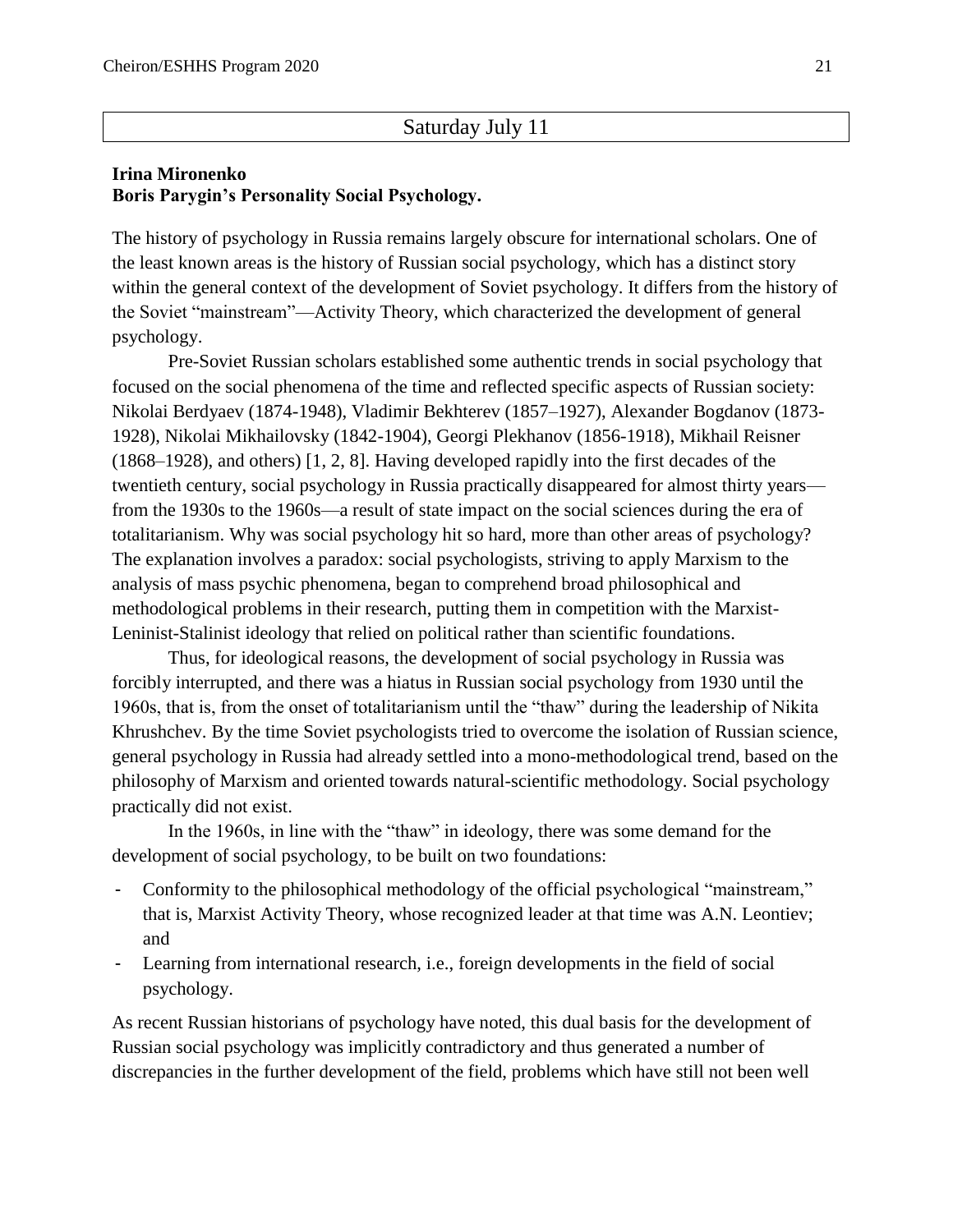identified and comprehended [8, 9]. Therefore, studies of the more influential figures in Soviet social psychology could contribute to better understanding of this problematic history.

The work of Boris Dmitrievitch Parygin (1930-2012) began in Leningrad (whose name later changed back to St. Petersburg) during the period of the "thaw." In that difficult situation, his philosophical and sociological approach stands apart. In essence he was neither a Marxist nor a Westerner; rather, his work picked up on a trend that was developing in pre-Soviet Russia, which we now call the spiritual and moral trend in psychology, and which has itself revived during the post-Soviet period.

Parygin developed a holistic view of social psychology as a scientific system. In this unity, he considered general and particular issues of theory, methodology, and practical implementations. He consistently developed these ideas throughout his life, and they are reflected in his main monographs [4 - 7].

This presentation highlights this psychologist's interactions with the dominant political ideology, as well as with Activity Theory, to reveal the spiritual and philosophical orientation of Parygin's methodology. Specifics of the structural-dynamic approach in Parygin's general method of analysis are presented and illustrated, focusing on his theory of personality, to which Parygin gave the central place in his conception of social psychology [3].

# References:

- 1. Andreyeva, G.M. (1997). K istorii stanovleniya sotsial'noy psikhologii v Rossii (On the history of the formation of social psychology in Russia). *Vestnik Moskovskogo Universiteta*. Series 14. Psikhologiya. № 4, 6–17.
- 2. Budilova, Ye.A. (2009). *Trudy po istorii psikhologii* (Works on the history of psychology). Moscow: Science.
- 3. Mironenko, I.A. (2018). Personality as a social process: Where Peter Giordano meets Boris Parygin. *Integrative Psychological and Behavioral Science*, 52(2), 288-295: DOI 10.1007/s12124-018-9417-y
- 4. Parygin, B.D. (1965). *Sotsial'naya psikhologiya kak nauka* (Social psychology as a science). Leningrad State University Publications.
- 5. Parygin, B.D. (1971). *Osnovy sotsial'no-psikhologicheskoy teorii* (Fundamentals of sociopsychological theory). Moscow: Mysl'.
- 6. Parygin, B.D. (1999). *Sotsial'naya psikhologiya. Problemy istorii, metodologii i teorii* (Social psychology: Problems of history, methodology, and theory). St. Petersburg State University Press.
- 7. Parygin B.D. (2010) *Sotsial'naya psikhologiya. Istoki i perspektivy* (Social psychology: Origins and prospects). St. Petersburg State University Press.
- 8. Abul'khanova-Slavskaya, K.A., et al. (1997). *Psikhologicheskaya nauka v Rossii XX stoletia: Problemy teorii i istorii* (Psychological science in Russia during the twentieth century: Problems of theory and history). (A.V. Brushlinsky, Ed.) Moscow: Institute of Psychology, Russian Academy of Sciences.
- 9. Zhuravlev, A.L., Mironenko, I.A. (2015). Vklad B.D. Parygina v stanovleniye otechestvennoy sotsial'noy psikhologii v 1960-70kh godakh (Contribution of B.D. Parygin to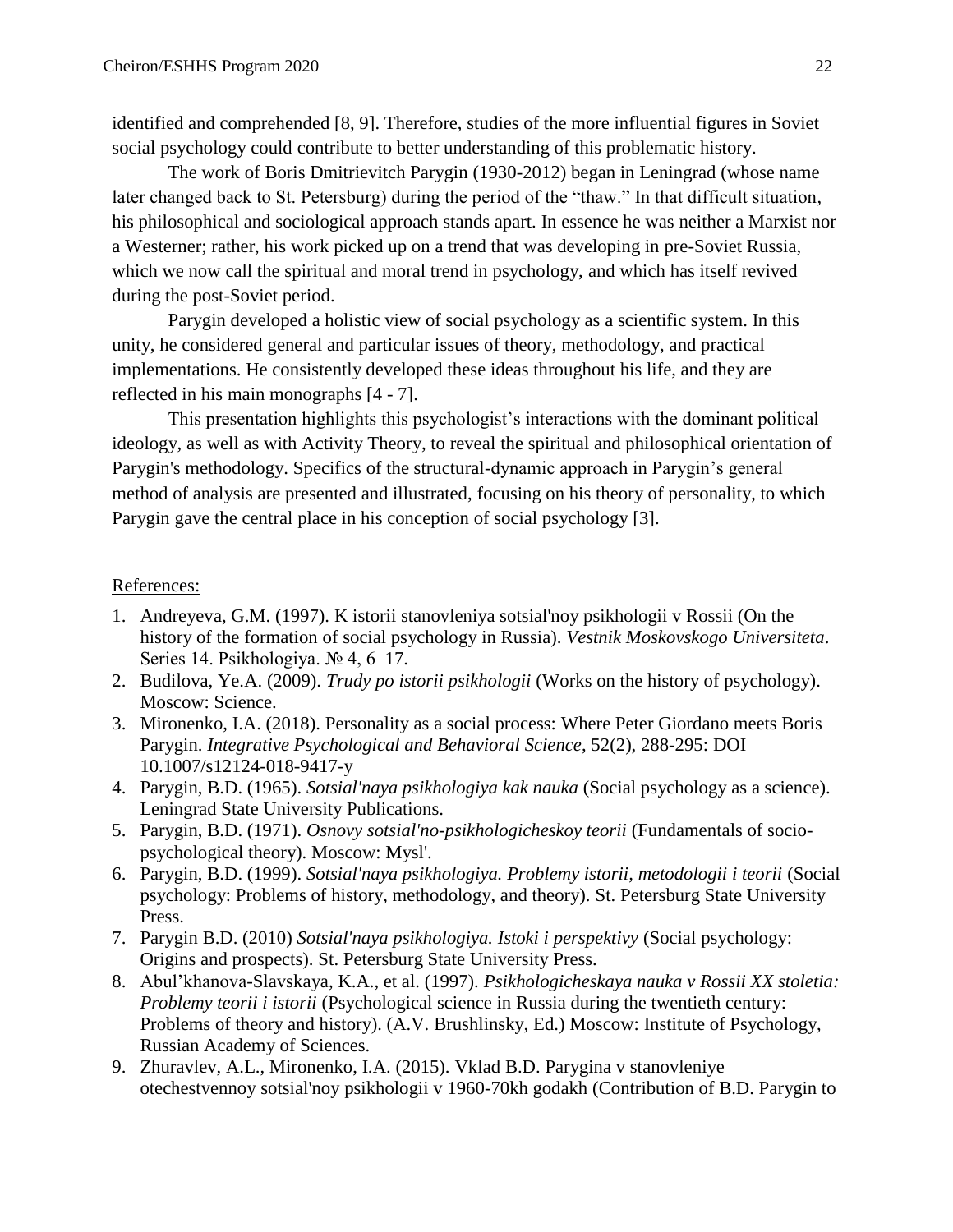the formation of domestic social psychology during the 1960s and 1970s). *Psikhologicheskiy zhurnal*. № 5, 117-124.

## <span id="page-23-0"></span>**Michael Pettit Was Linda a Feminist? Nuclear Dread, Dual Process Theories, and the End of Cold War Cognition.**

Dual process theories currently exert a tremendous influence in both social science and public policy circles (Dow Schüll  $&$  Zaloom, 2011). Dual process theorists posit the existence of two reasoning systems: one fast, associative, automatic, unconscious; the other slow, rule-based, deliberative, conscious. Nobel-laureate Daniel Kahneman ranks among their most prominent advocate. He and Amos Tversky developed a research program focused on heuristics and biases which challenged expected utility theory in economics and more broadly the algorithmic, mechanical rationality of Cold War action intellectuals (Erickson et. al., 2013). Their work resonated with and bolstered the motivated cognition approach to social psychology and exercised considerable influence beyond psychology in the form of behavioral economics (Heukelom, 2014; Lewis, 2016). This recent attention to the automaticity of human thinking marks a break with Cold War cognition. It displaced the chess-playing computer as an analogy for the mind, positing instead human decision-makers as reactive, tribal beasts ruled by affective dispositions.

The history of "the affect heuristic" reorients existing narratives about the end of Cold War rationality. Kahneman made this heuristic the centerpiece of his Nobel address (2003), but it was not among the cognitive shortcuts he and Tversky first proposed in the 1970s. Reflecting the norms of Cold War cognitivism, their program was decidedly cool, focusing on the computational limits of the human mind to grasp probability. The availability and representativeness of information led to biased decisions, not its emotional color. The affect heuristic was only added to the taxonomy after 2000 (Slovic et. al., 2002; Kahneman & Fredrick, 2002). Yet, its reach quickly expanded. Kahneman understood much of System 1 (quick, automatic thinking) to fall under powerful affective dispositions. It signaled the arrival of a new hedonic psychology of decision-making organized around like/dislike, good/bad, pleasure/pain.

The affect heuristic grew out of nuclear dread, namely public opposition to the spread of domestic power plants. The mounting opposition reflected Cold War anxieties, new environmentalist sensibilities, and a growing distrust of government authority (Suri, 2009). Despite technical assessments demonstrating the safety of nuclear systems and the unlikelihood of accidents, a vocal minority of Americans organized against the expansion of domestic plants. By 1970s, this obstinate skepticism led federal regulators to abandon the model of an "informed and careful public" deliberating the value of a nuclear future. After the engineers and actuaries failed, they turned to psychologists to explain this intransigent irrationality.

Resistance proved particularly strong in Eugene, Oregon (Pope, 1990). This university town became a center for environmental, cooperative, and counterculture movements. With its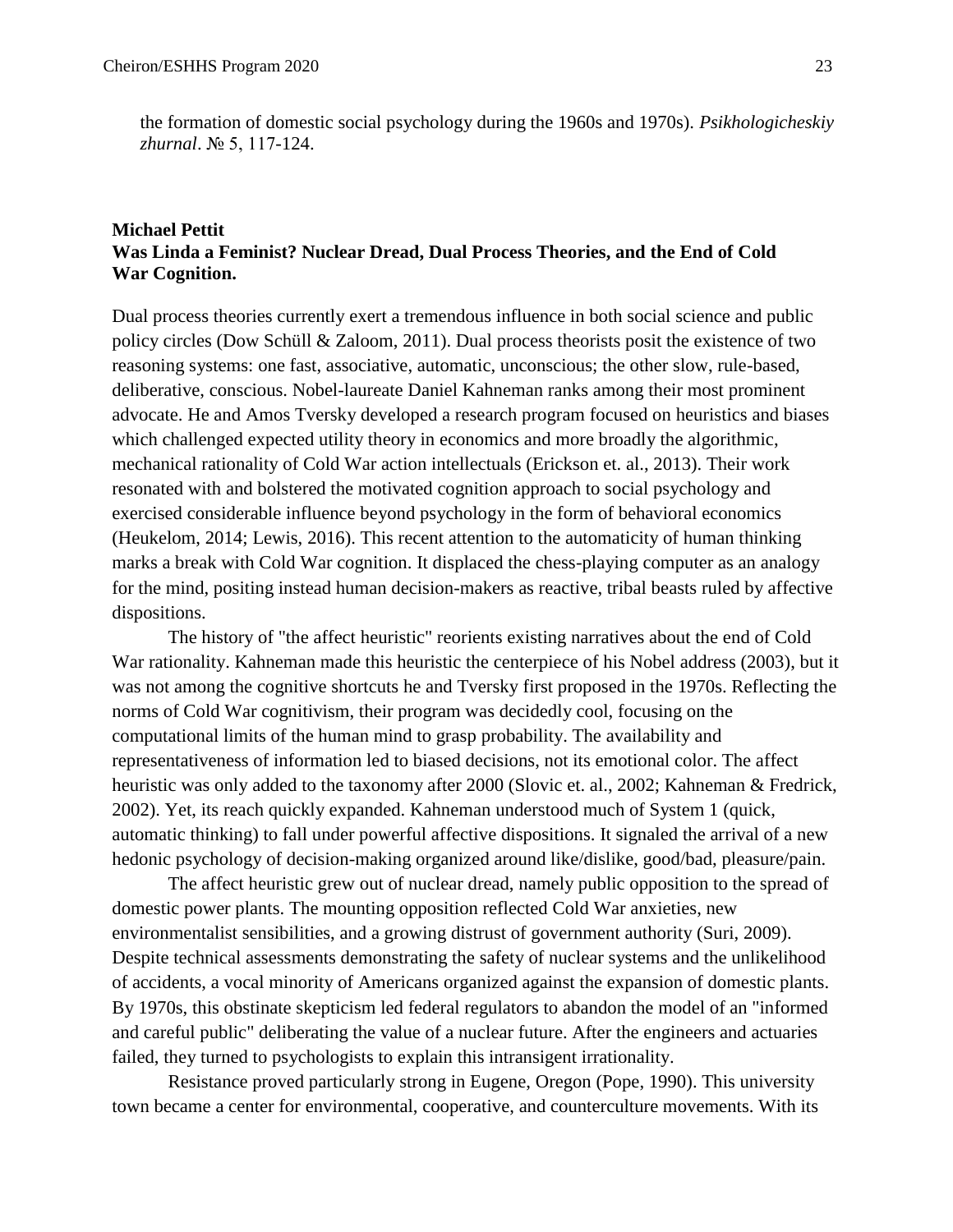robust tradition for direct democracy using ballot initiatives dating back to the Progressive Era, "the Oregon System" made the tension between voters (publics) and bureaucrats (experts) particularly acute.

The nuclear controversy soon attracted a team of cognitive psychologist attached to the Oregon Research Institute (ORI): Paul Slovic, Sarah Lichtenstein, and Baruch Fischhoff. This team captured the polyvalence if not contradictions of the post-1960s social sciences. Lichtenstein and Slovic made their reputation with experiments designed to challenge the empirical basis of game theory. As researchers with no university affiliation, they depended upon the soft money provided by NSF grants and military contracts. The largess of the Cold War state allowed the ORI to flourish. At the same time, these scientists were active in the anti-war and feminist movements. These tensions led the team to break with the ORI in 1976 due to its antidemocratic organization and create an independent institute, Decision Research. Using members of the League of Women Voters as participants, the Oregon psychologists demonstrated how lay people's risk perception had its own reasoning. Their "psychometric paradigm" showed how strong affective responses captured aspects of risk neglected by the expert's actuarial assessments. As the controversy over siting a national repository for nuclear waste grew, the Oregon team insisted on taking the public's affective responses seriously as part of a deliberative consultancy process.

The political history of the affect heuristic reorients the recent history of the social sciences. The rise of dual process theories coincided with the end of consensus liberalism and the political polarization of the cultural wars. Indeed, there is a strong anti-democratic tenor to research on "nudges" and choice architecture for the global poor. By holding the ubiquity of cognitive biases together with the necessity of deliberative democracy, the Oregon group offers an important counter-history to these recent developments in the social sciences.

#### References:

- Dow Schüll, N., & Zaloom, C. (2011). The shortsighted brain: Neuroeconomics and the governance of choice in time. *Social Studies of Science*, *41*(4), 515-538.
- Erickson, P., Klein, J. L., Daston, L., Lemov, R., Sturm, T., & Gordin, M. D. (2013). *How reason almost lost its mind: The strange career of Cold War rationality*. University of Chicago Press.
- Fischhoff, B., Slovic, P., Lichtenstein, S., Read, S., & Combs, B. (1978). How safe is safe enough? A psychometric study of attitudes towards technological risks and benefits. *Policy sciences*, *9*(2), 127-152.
- Heukelom, F. (2014). *Behavioral economics: A history*. Cambridge University Press.
- Kahneman, D. (2003). A Perspective on Judgment and Choice: Mapping Bounded Rationality. *American Psychologist*, *58*(9), 697-720.
- Kahneman, D., & Frederick, S. (2002). Representativeness revisited: Attribute substitution in intuitive judgment. *Heuristics and biases: The psychology of intuitive judgment* (49-81). Cambridge University Press, New York.
- Lewis, M. (2016). *The undoing project: A friendship that changed our minds*. NY: Norton.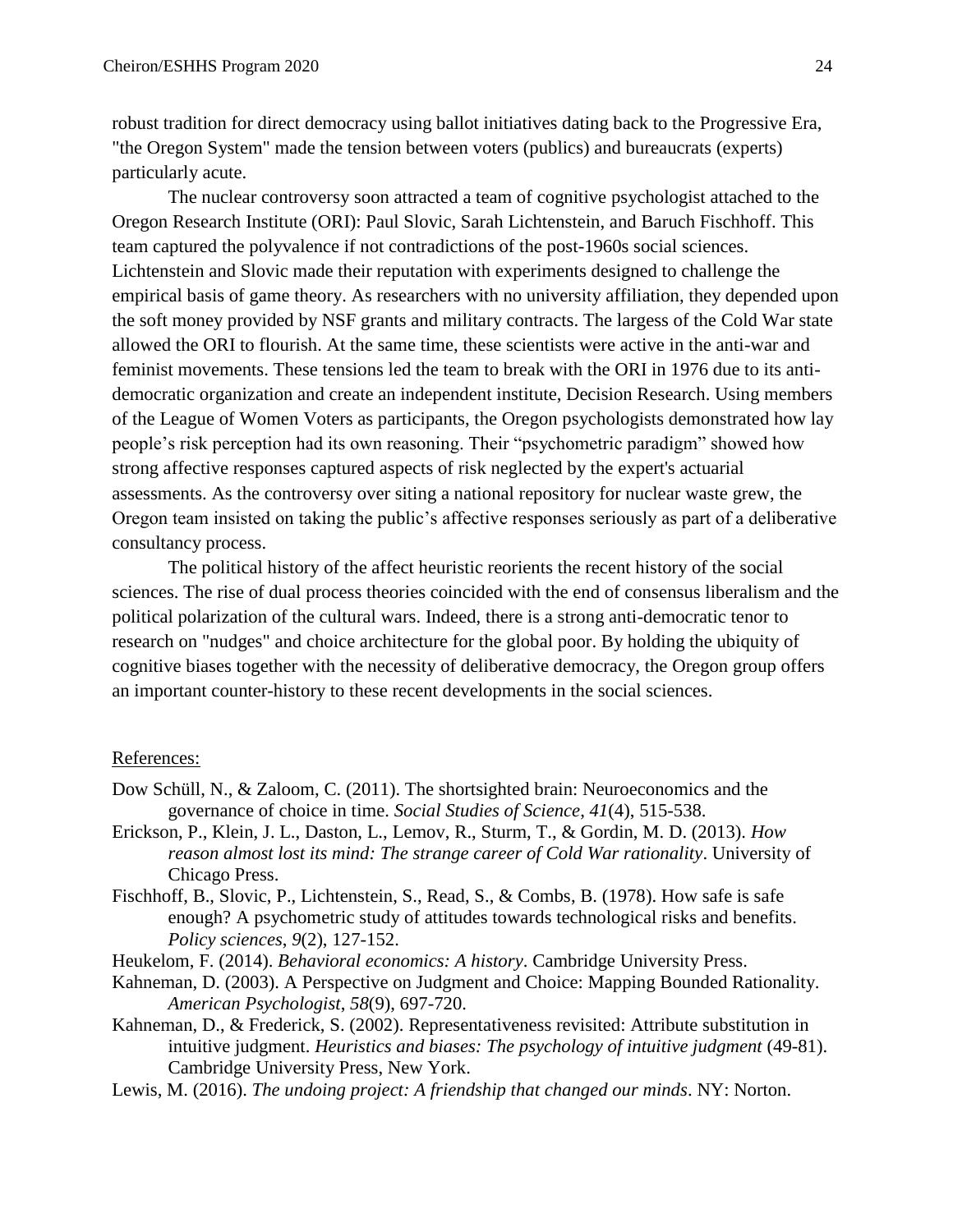- Lichtenstein, S., & Slovic, P. (1971). Reversals of preference between bids and choices in gambling decisions. *Journal of Experimental Psychology*, *89*(1), 46-55.
- Pope, D. (1990). "We Can Wait. We Should Wait." Eugene's Nuclear Power Controversy, 1968- 1970. *Pacific Historical Review*, *59*(3), 349-373.
- Slovic, Paul, Melissa Finucane, Ellen Peters, and Donald G. MacGregor. (2002). The affect heuristic. Gilovich, T., Griffin, D., Kahneman, D. (Eds.), 2002. *Heuristics and Biases: The Psychology of Intuitive Judgment*. (pp. 397–420). Cambridge University Press, New York.
- Slovic, P., Flynn, J. H., & Layman, M. (1991). Perceived risk, trust, and the politics of nuclear waste. *Science*, *254*, 1603-1607.
- Suri, J. (2009). *Power and protest: global revolution and the rise of détente*. Harvard University Press.

### <span id="page-25-0"></span>**Benjamin Wegner A Crisis of Spirit: How Philip Brickman Experienced and Confronted the 1970s Crisis in Social Psychology.**

"Has there been a crisis in social psychology? This can only be decided in retrospect by those people who can see what came after as well as what came before the period in question. The answer will necessitate deciding whether there was a break in the continuity of research or a breakdown in the assumptions governing research. I think it would be at the moment hard to prove that either has occurred. None the less, *there has undeniably been a crisis of spirit for at least some researchers*" [emphasis added] (Brickman, 1980, p. 5).

The curious thing about the crisis of social psychology that occurred during the 1970s is that some debate to what extent it even occurred. In her well-rounded exploration of the topic, Faye argues (2012) that yes, the discipline of social psychology faced multiple challenges: critiques of its experimental method; questions about its relevance for society; its lack of integrative theories; its implicit support of the status quo; and the probability that social psychology reflects its sociohistorical context, not timeless truths about human behavior. At the same time, there was not really a crisis, as Faye highlights how: the questions social psychology asked itself in the 1970s were not altogether new; the motif of "crisis" was not unique to psychology but saturated throughout American culture at the time; and the field appears to have moved beyond its so-called crisis without explicitly solving any of its existential questions.

Before the discussion of social psychology's "crisis" is closed, however, this paper implores historians of the social and behavioral sciences to consider at least one researcher who lived through the crisis and experienced it as such. The social psychologist Philip Brickman is most associated with his study on lottery winners and accident victims, and his concept of "the hedonic treadmill". Before dying of suicide in 1982 at the age of 38, Brickman performed innovative research on a wide range of topics including helping and coping, commitment, justice, and happiness. In his 1980 book chapter, "A Social Psychology of Human Concerns," Brickman confronted the crisis of psychology head-on, formulating a robust re-definition of the field that fuses intellectual with ethical concerns. This paper will unpack Brickman's social psychology of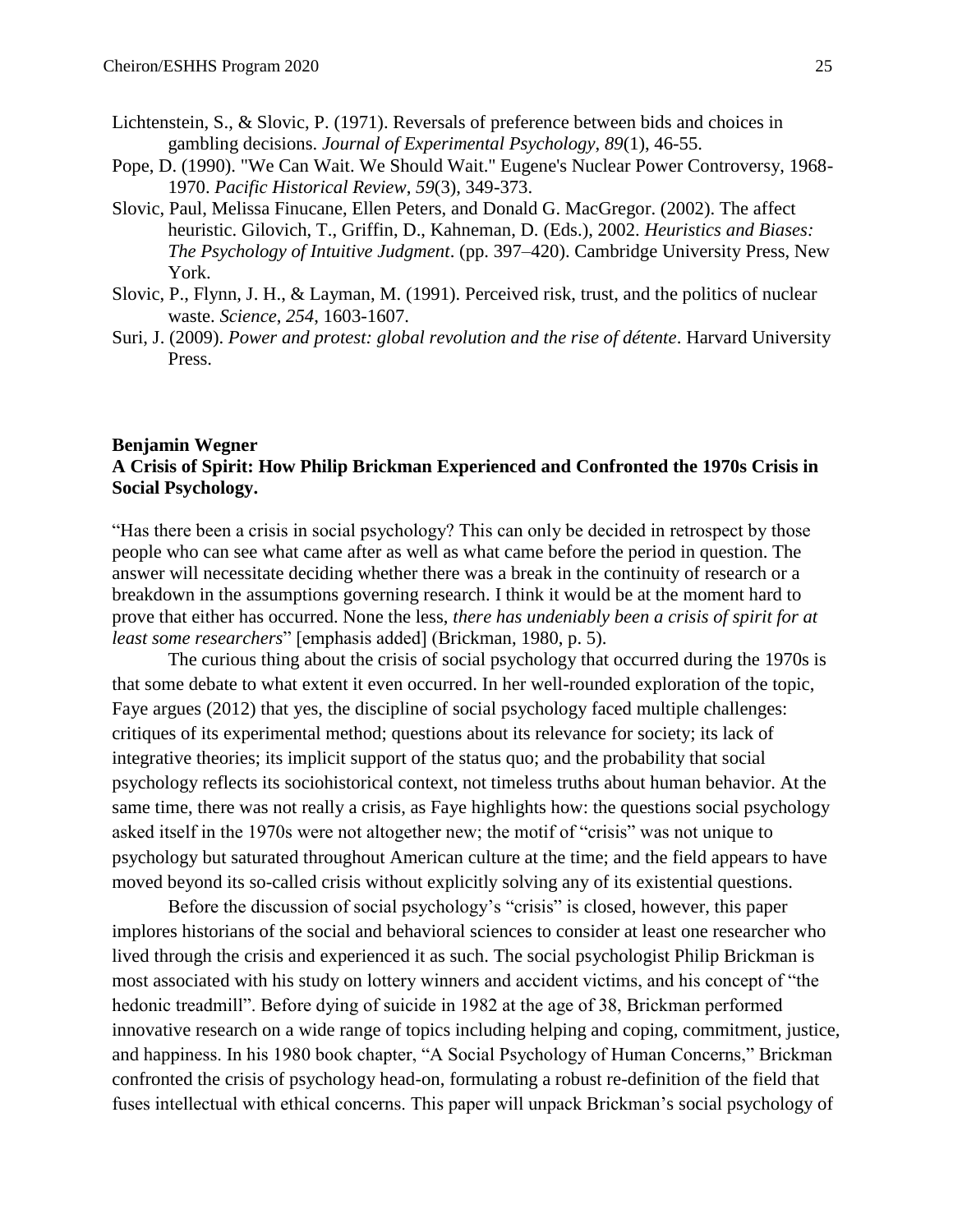human concerns, a work that resembles a dialectical form of positive psychology that incorporates the good and bad aspects of human existence, several years before the phrase "positive psychology" emerged.

This paper stems from my dissertation, a psychobiography of Brickman which analyzes his life, his work, and the relationship between the two. This paper introduces readers to the life and work of Philip Brickman, and details how he experienced the crisis in social psychology. For instance, archival evidence shows how Philip's estranged partner made similar critiques of his profession as the National Science Foundation: that it wasn't producing useful knowledge for the benefit of society. Brickman, a consummate researcher and a sensitive human being, took these critiques to heart; it was one of many factors that contributed to his suicide. Let us not forget the people who experience a historical crisis in their own lived experience, and who attempted to overcome personal and collective challenges through research. The researchers who underwent social psychology's so-called crisis five decades ago appear to have something useful to say, perhaps even for a more contemporary crisis.

#### Bibliography:

- Brickman, P. (1980). A social psychology of human concerns. In R. Gilmour, & S. Duck (Eds.), *The Development of Social Psychology*. London: Academic Press, 1980.
- Faye, C. (2012). American social psychology: Examining the contours of the 1970s crisis. *Studies in the History and Philosophy of Biological and Biomedical Sciences, Vol 43*, 514-521
- Gergen, K. (October 23, 2018). Personal Correspondence.
- Schultz, W.T. (2005). Introducing psychobiography. In Schultz, W.T. (Ed.), *Handbook of Psychobiography*, pp. 3-18. Oxford University Press.
- Seligman, M. (August 22, 2019). Personal Correspondence.
- Wegner, B. (2019). A Psychobiography of Philip Brickman: The Life, Work, and Human Concerns of a Social Psychologist (unpublished doctoral dissertation). The Chicago School of Professional Psychology, Chicago, IL.
- Wortman, C.B., Coates, D. (1985). Philip Brickman (1943-1982). *American Psychologist, Vol. 40 (9)*, 1051-1052.

## <span id="page-26-0"></span>**Sam Parkovnick William McDougall and Psychoanalysis.**

William McDougall's hormic psychology and psychoanalysis hold that behavior is purposive and posit an instinctive basis to behavior (McDougall, 1936). Despite this, psychoanalysis is, explicitly in its early versions and essentially in all versions, a uni-instinctive theory which explains behavior in terms of sexuality while hormic psychology does so in terms of numerous instincts (Jones, 1927; Pasouskas, 1993).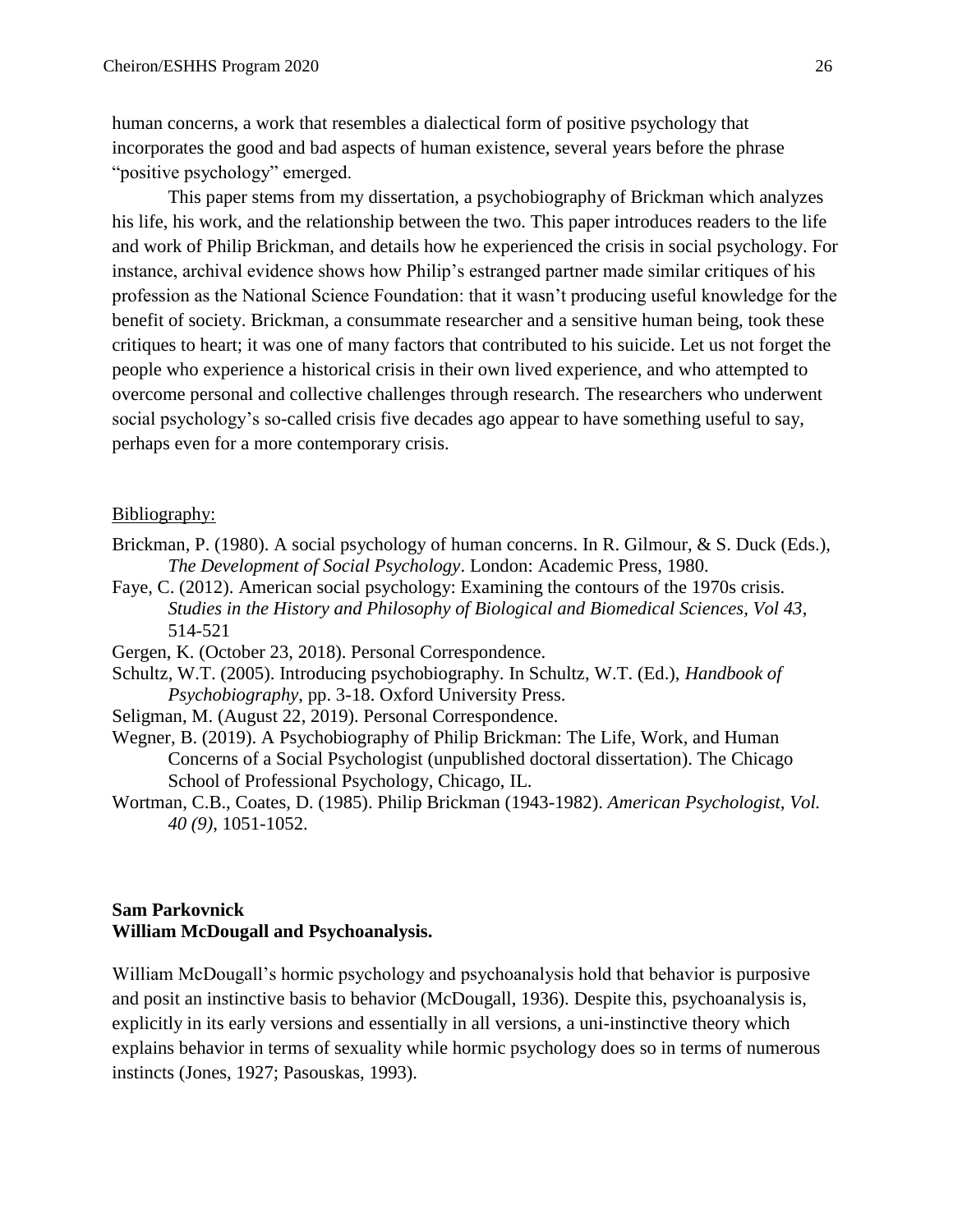McDougall read a great deal of Sigmund Freud's publications (McDougall, 1936) and published extensively on psychoanalysis in *Outline of Abnormal Psychology* (1926), *Psycho-Analysis and Social Psychology* (1936), and numerous other publications. Freud discussed McDougall's *The Group Mind* (1920) in *Group Psychology and the Analysis of the Ego* (1921) and Ernest Jones reviewed McDougall's *Outline of Psychology* (1923) and *Outline of Abnormal Psychology* (1926) in the *International Journal of Psycho-Analysis*, in 1924 and 1927, respectively.

Differences were about recognition and which instinct-based psychology would dominate as well as about the nature of an instinct-based psychology. McDougall wanted to incorporate what was useful in psychoanalysis into hormic psychology (McDougall, 1936); he objected to Freud's lack of attention to and recognition of McDougall's contribution to psychology (McDougall, 1925), the exception being Freud's *Group Psychology and the Analysis of the Ego* (1921). Freud and Jones were concerned by the lack of recognition of psychoanalysis by academic psychologists (Jones, 1925a; 1925b). This was, of course, not the case with McDougall. Regarding McDougall, their objection was to what he had to say about psychoanalysis and the emotion that accompanied it (Jones, 1925a; Pasouskas, 1993).

The paper will begin to fill in the relationship between McDougall and psychoanalysis, something historians have paid little attention to. It will also take issue with a noteworthy recent exception, Ben Shephard in *Headhunters: The Search for a Science of Mind* (2014). Shephard holds that McDougall's take on psychoanalysis changed to be negative in 1914 in the 8th edition of McDougall's *An Introduction to Social Psychology*. The reality, as this paper will show, was that McDougall was always of two minds regarding psychoanalysis, on one hand praising Freud and psychoanalysis and on the other hand being quite critical of psychoanalysis. Shephard also holds that the April, 1910 issue of the *American Journal of Psychology* which included articles by Sigmund Freud, Carl Jung, Ernest Jones, and Sandor Ferenczi introduced British and American academics and doctors to psychoanalysis. The reality was that, though the issue may have introduced some to psychoanalysis in America, other important, and perhaps more important, factors included Freud's visit to Clark University in 1909 (Rosenzweig, 1992), the work of Ernest Jones and A. A. Brill (Ross, 1972), as well as other earlier publications in American periodicals including one by James Jackson Putnam as early as 1906.

Shephard was silent regarding McDougall's introduction to psychoanalysis. McDougall's first published reference to psychoanalysis was in "Instinct and Intelligence" in the July, 1910 issue of the *British Journal of Psychology*, so it is possible that the April, 1910 issue of the *American Journal of Psychology* did introduce him to psychoanalysis. It is also possible that McDougall's introduction to psychoanalysis was through another issue of the *American Journal of Psychology*, or another journal, book, or person for that matter, one possibility being one of the editions of *Studies in the Psychology of Sex* by Havelock Ellis (cf., Ellis, 1906). And the issue is not simply and only what introduced McDougall to psychoanalysis; it is at least as importantly the competition between McDougall's hormic psychology and psychoanalysis for recognition in psychology.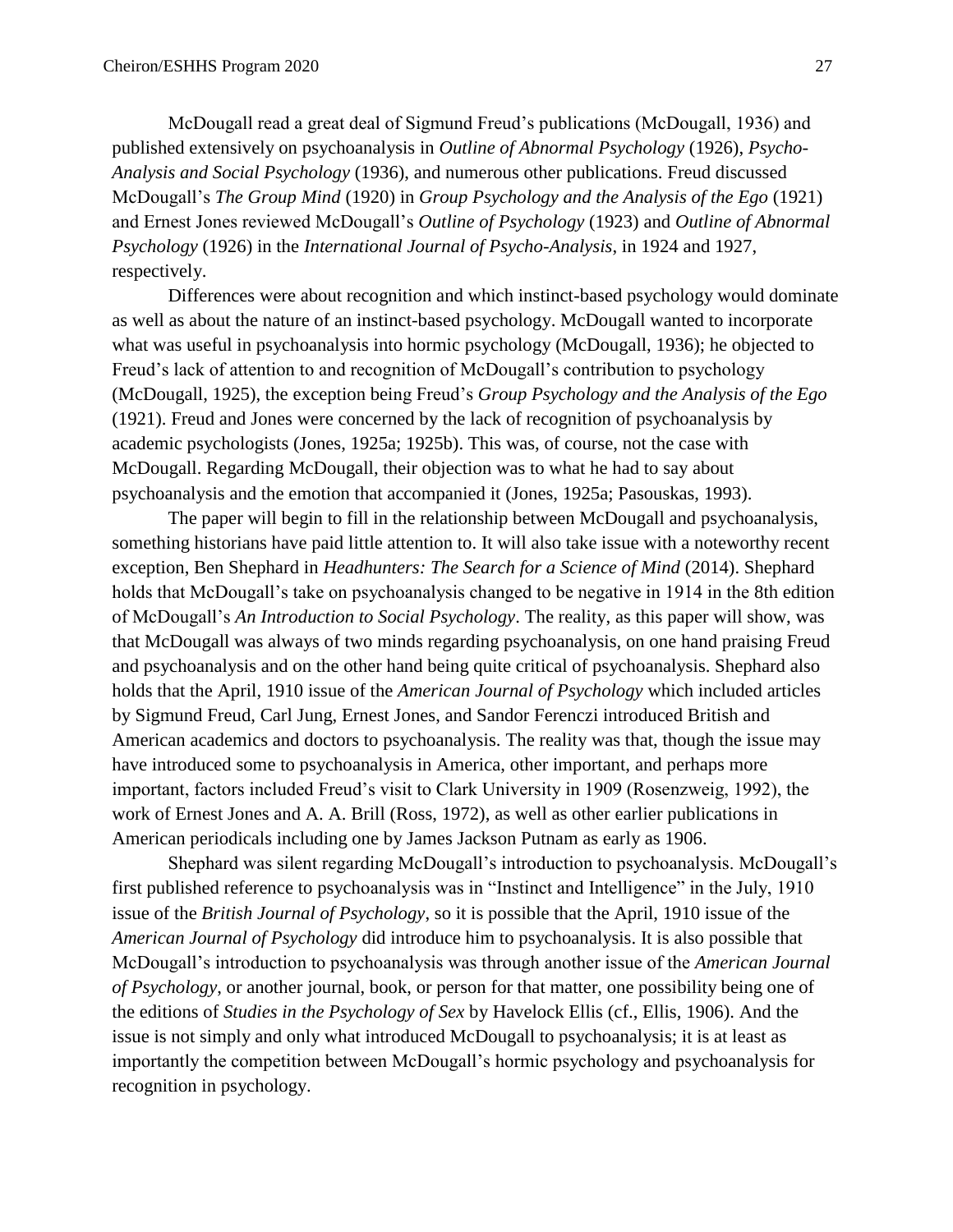#### References:

Ellis, H. (1906) *Studies in the psychology of sex* (vol. 5). Philadelphia: F. A. Davis Company.

- Freud, S. (1921/1963) *Group psychology and the analysis of the ego.* New York: Bantam Books.
- Jones, E. (1924) [Review of *Outline of Psychology*]. *International Journal of Psycho-Analysis, 5,* 496-498.
	- ———. (1925a, May 11) Letter to William McDougall. Ernest Jones Collection, Archives of the British Psychoanalytical Society, London, England, P04-C-G-07.
	- ———. (1925b, May 15) Letter to Dear Friends. Israel State Archives, Jerusalem, Israel, RG 72/52, file P-2972/12.
- ———. (1927) [Review of *Outline of Abnormal Psychology*]. *International Journal of Psycho-Analysis, 8,* 421-429.

McDougall, W. (1910) Instinct and intelligence. *British Journal of Psychology, 3,* 250-266. ———. (1914) *An introduction to social psychology* (8th ed.). London: Methuen.

- ———. (1920) *The group mind: A sketch of the principles of collective psychology and some attempt to apply them to interpretation of national life and character.* New York: C. P. Putnam's Sons.
- ———. (1923) *Outline of psychology.* London: Methuen.
- ———. (1925, March 17) Letter to Ernest Jones. Ernest Jones Collection, Archives of the British Psychoanalytical Society, London, England, P04-C-G-07.
- ———. (1926) *Outline of abnormal psychology.* New York: Charles Scribner's Sons.
- ———. (1936) *Psycho-analysis and social psychology.* London: Methuen.
- Pasouskas, R. A. (Ed.). (1993) *The complete correspondence of Sigmund Freud and Ernest Jones, 1908-1939.* Cambridge, MA: Belknap Press of Harvard University.
- Putnam, J. J. (1906) Recent experiences in the study and treatment of hysteria at the Massachusetts General Hospital with remarks on Freud's method of treatment by psychoanalysis. *Journal of Abnormal Psychology, 1,* 26-41.
- Ross, D. (1972) *G. Stanley Hall: The psychologist as profit.* Chicago: University of Chicago Press.
- Rosenzweig, S. (1992) *Freud, Jung, and Hall the king-maker: The historic expedition to America with G. Stanley Hall as host and William James as guest.* St. Louis, MI: Rana House Press.
- Shephard, B. (2014) *Headhunters: The search for a science of mind.* London: The Bodley Head.

## <span id="page-28-0"></span>**Kenneth Feigenbaum A Memoir: Maslow and the Brandeis Psychology Department: 1962 through 1965.**

This presentation contextualizes Abraham H. Maslow in his living space at Brandeis University from 1962 through 1965. It is based upon my personal experience and on the research I performed on the history of the Psychology Department. Applicants to the Ph.D degree viewed